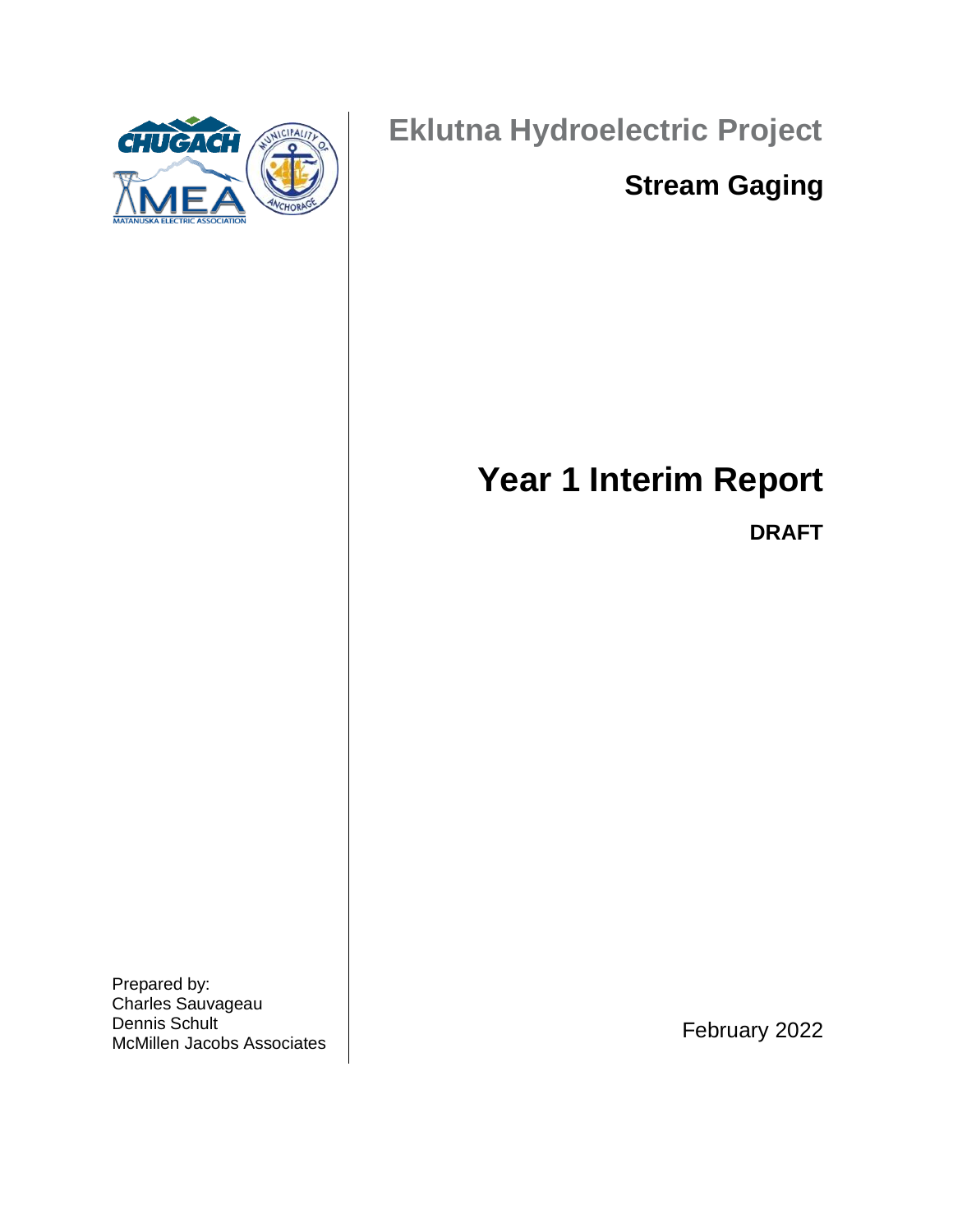*This page intentionally left blank.*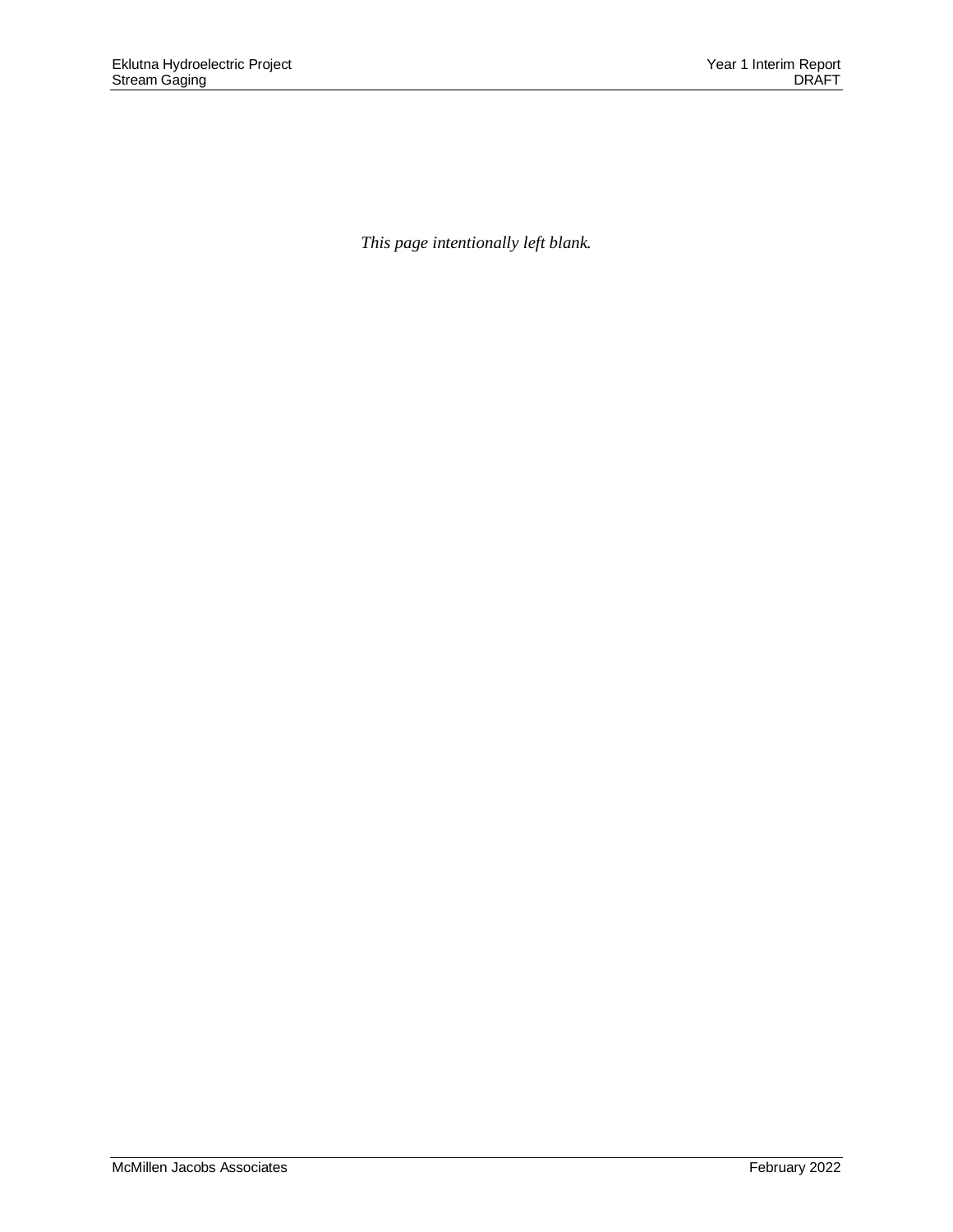## **TABLE OF CONTENTS**

| $\mathbf{1}$            |                                                                 |  |
|-------------------------|-----------------------------------------------------------------|--|
| 2                       |                                                                 |  |
| 3                       |                                                                 |  |
| $\overline{\mathbf{4}}$ |                                                                 |  |
|                         |                                                                 |  |
|                         |                                                                 |  |
| $\overline{5}$          |                                                                 |  |
|                         |                                                                 |  |
|                         |                                                                 |  |
|                         |                                                                 |  |
|                         |                                                                 |  |
|                         |                                                                 |  |
|                         |                                                                 |  |
|                         |                                                                 |  |
|                         |                                                                 |  |
|                         |                                                                 |  |
|                         |                                                                 |  |
|                         |                                                                 |  |
| 6                       |                                                                 |  |
| 7                       | Variances from Final Study Plan and implemented Modifications12 |  |
| 8                       |                                                                 |  |

#### **Appendices**

Appendix A: Daily Mean Discharge Tables Appendix B: Station Rating Curves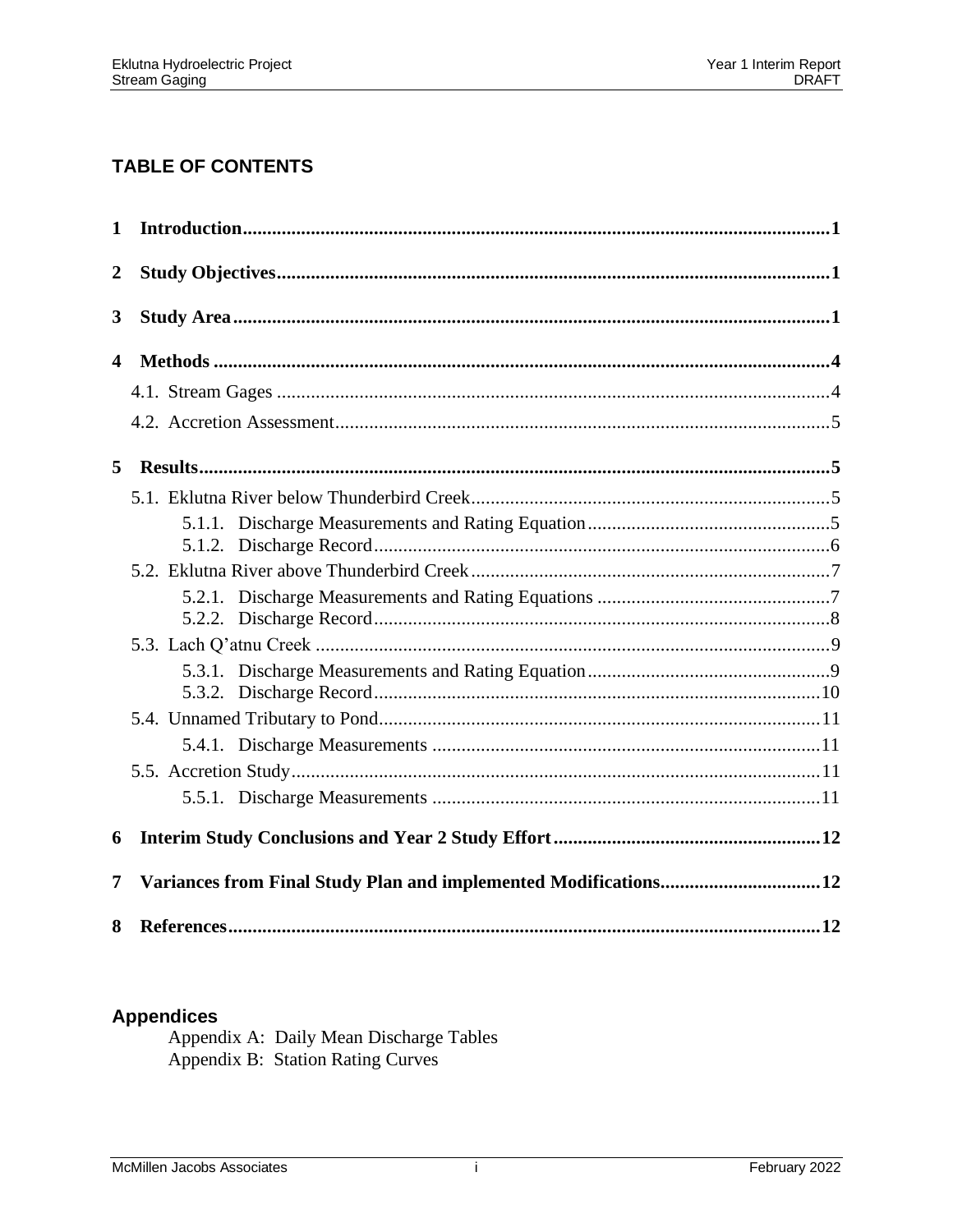## **List of Tables**

## **List of Figures**

| <b>Figure 3-1.</b> Stream gages, spot discharge measurement, and accretion study locations within the |  |
|-------------------------------------------------------------------------------------------------------|--|
|                                                                                                       |  |
| <b>Figure 4-1.</b> Schematic and example of a typical data logger and staff gage installation4        |  |
| <b>Figure 5-1.</b> Eklutna River below Thunderbird Creek daily mean discharge, calendar year 2021.7   |  |
| <b>Figure 5-2.</b> Eklutna River above Thunderbird Creek daily mean discharge, calendar year 2021.9   |  |
|                                                                                                       |  |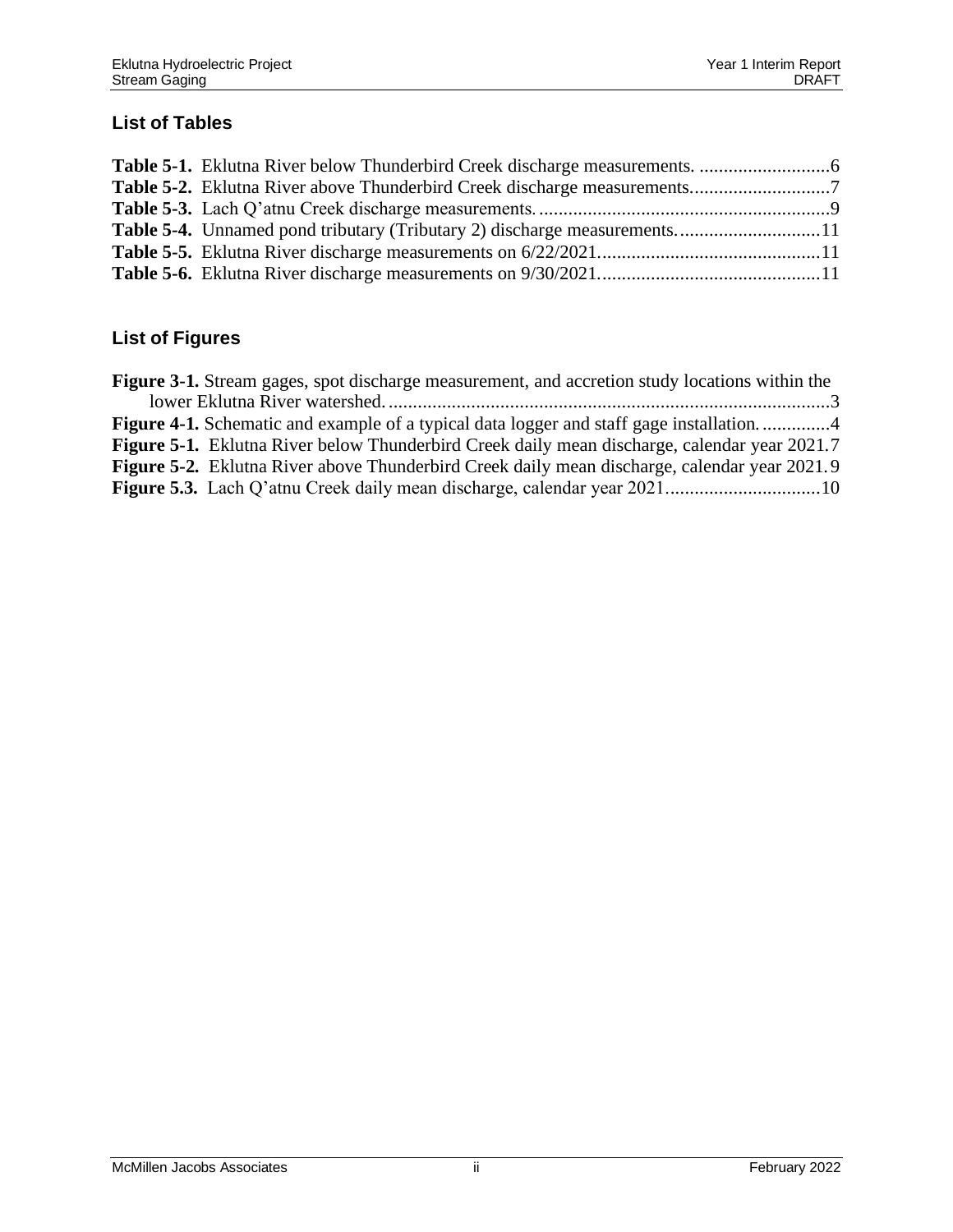## **Terms, Acronyms, and Abbreviations**

| AWWU        | Alaska Water and Wastewater Utility     |
|-------------|-----------------------------------------|
| $^{\circ}C$ | Celsius                                 |
| cfs         | cubic feet per second                   |
| ft          | feet                                    |
| <b>FSP</b>  | <b>Final Study Plans</b>                |
| <b>PME</b>  | protection, mitigation, and enhancement |
| <b>RM</b>   | river mile                              |
| <b>USGS</b> | United States Geological Survey         |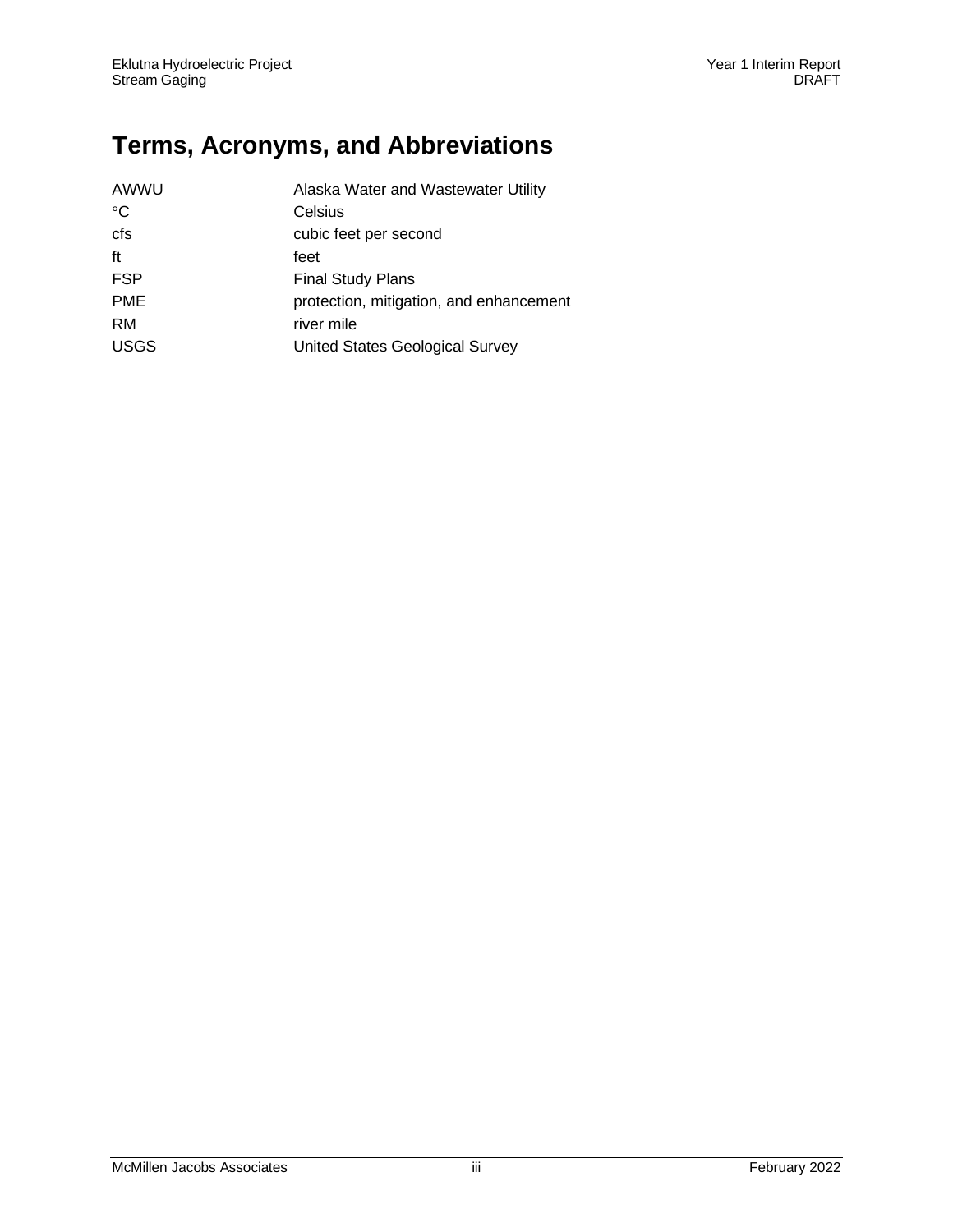## **1 INTRODUCTION**

The Stream Gaging Study was initiated in 2021 in accordance with Section 3.6 of the May 2021 Final Study Plans (FSP). As noted in the FSP and based on early outreach efforts, the main goals of the agencies and interested parties is to find a new balance amongst the uses of water in the Eklutna River basin, including power production, potable water supply, and fish habitat. Potential flow related protection, mitigation, and enhancement (PME) measures include the potential for providing a flow regime into the Eklutna River that would accomplish habitat restoration and increase the anadromous fish production of the river.

Stream flows in the Eklutna River downstream from Eklutna Lake have been altered by several management actions over the past century, primarily from controlled water withdrawals and storage in constructed reservoirs. As a requirement of the 1991 Fish and Wildlife Agreement, a comprehensive study program is being implemented to assess the biological community, instream flow-fish habitat relationships, and geomorphological processes within the Eklutna River. Quantitative documentation of stream flow volumes and conveyance at select Eklutna River locations is an important component to assist with evaluating the effectiveness of potential future flow releases and other aquatic habitat improvement measures.

This Year 1 Interim Report provides continuous or monthly instantaneous discharge records from mid-May through early October of 2021 at four monitoring stations within the lower Eklutna River watershed. Accretion data (i.e., stream flow gains or losses) are also presented along the longitudinal profile of the lower Eklutna River from RM 1.3 to RM 10.3 under existing conditions and a 25 cfs flow release from the Eklutna Lake Dam. The monitoring of stream gages will continue over the winter and through the fall of 2022. The discharge record for the 2022 field season will be summarized and presented in the Year 2 Final Report.

## **2 STUDY OBJECTIVES**

The goals of this study were to gain a better understanding of the current flow regime in the Eklutna River and to support other aquatic studies being conducted in parallel with this assessment. To achieve these goals, the primary objective of this study was to generate a flow record in the Eklutna River, Lach Q'atnu Creek, and the unnamed tributary to the pond upstream of the existing dam throughout the 2021 and 2022 study program. A secondary objective was to collect instantaneous flow measurements under stable low-flow conditions, as well as during one of the study flow releases, in order to assess accretion along the longitudinal profile of the Eklutna River. It is notable that the stream gaging effort is ongoing, and this report should be viewed as an interim update given that a final discharge record will be provided after the 2022 monitoring season.

## **3 STUDY AREA**

Two stream gaging stations were installed in the lower Eklutna River. One of the stream gages was installed upstream of the Thunderbird Creek confluence, while the second stream gage was installed below the Thunderbird Creek confluence near the Old Glenn Highway bridge and location of United States Geological Survey (USGS) gage station 15280200 that operated from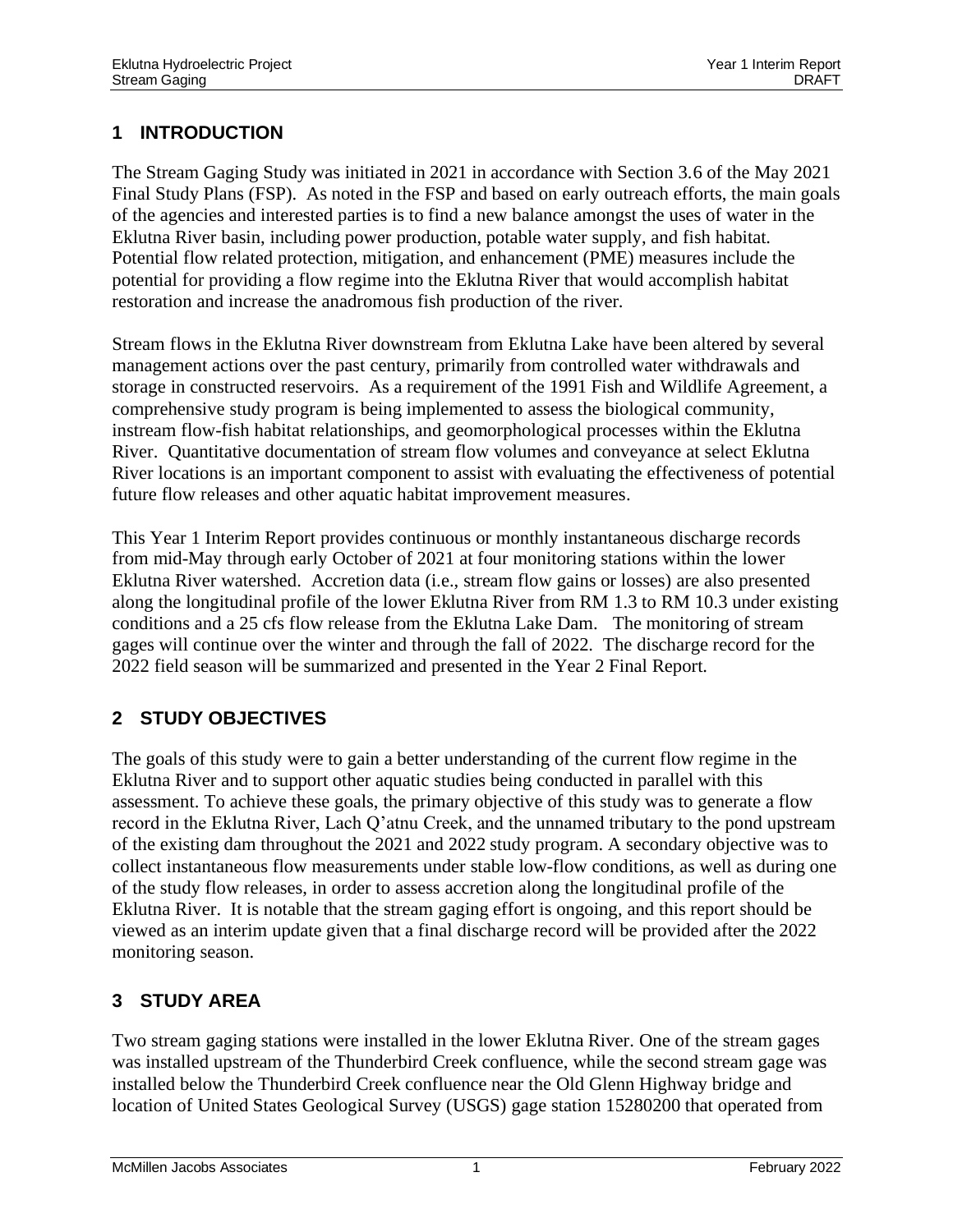2002-2007. A third stream gage was installed near the mouth of Lach Q'atnu Creek (Tributary 1) while the unnamed tributary to the pond (Tributary 2) lacked suitable conditions for installation of a stream gage. Therefore, only instantaneous measurements were taken at Tributary 2 during the 2021 study period. Stream gaging and instantaneous flow monitoring locations are shown in Figure 3-1.

To assess accretion in the Eklutna River, instantaneous flow measurements were collected at five locations in the river downstream of the Eklutna Lake Dam. The accretion monitoring stations are also shown in Figure 3-1 and described below.

- **The Eklutna River downstream of Thunderbird Creek near the railroad bridge RM 1.3**
- The Eklutna River downstream of Thunderbird Creek at the Old Glenn Highway bridge (stream gage station) - RM 2.3
- The Eklutna River upstream of Thunderbird Creek (stream gage station and co-located with Water Quality-1 station) - RM 3.0
- The Eklutna River near the downstream terminus of the AWWU access road (co-located with Water Quality-2 station) - RM 5.5
- The Eklutna River near RM 10.3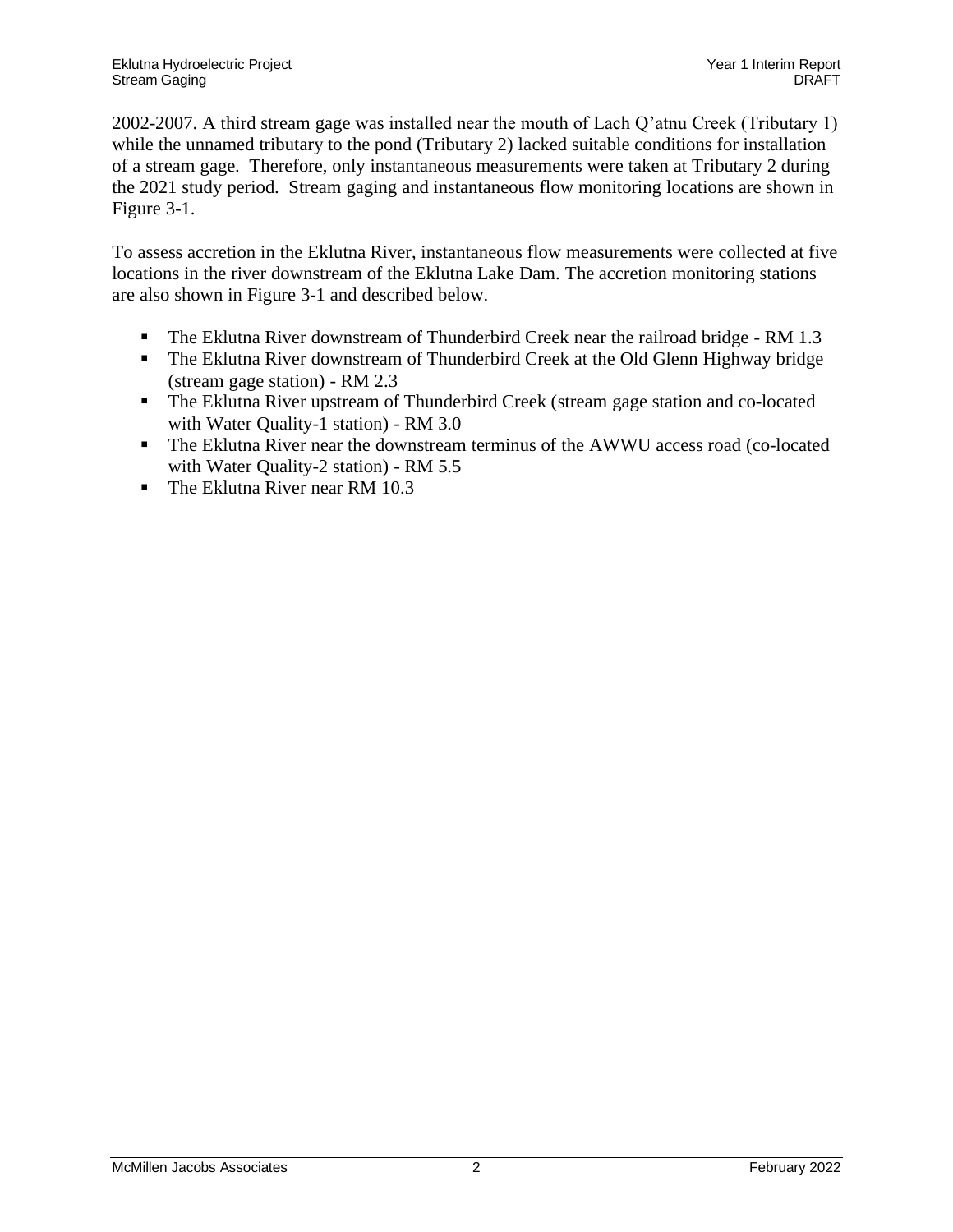

**Figure 3-1.** Stream gages, spot discharge measurement, and accretion study locations within the lower Eklutna River watershed.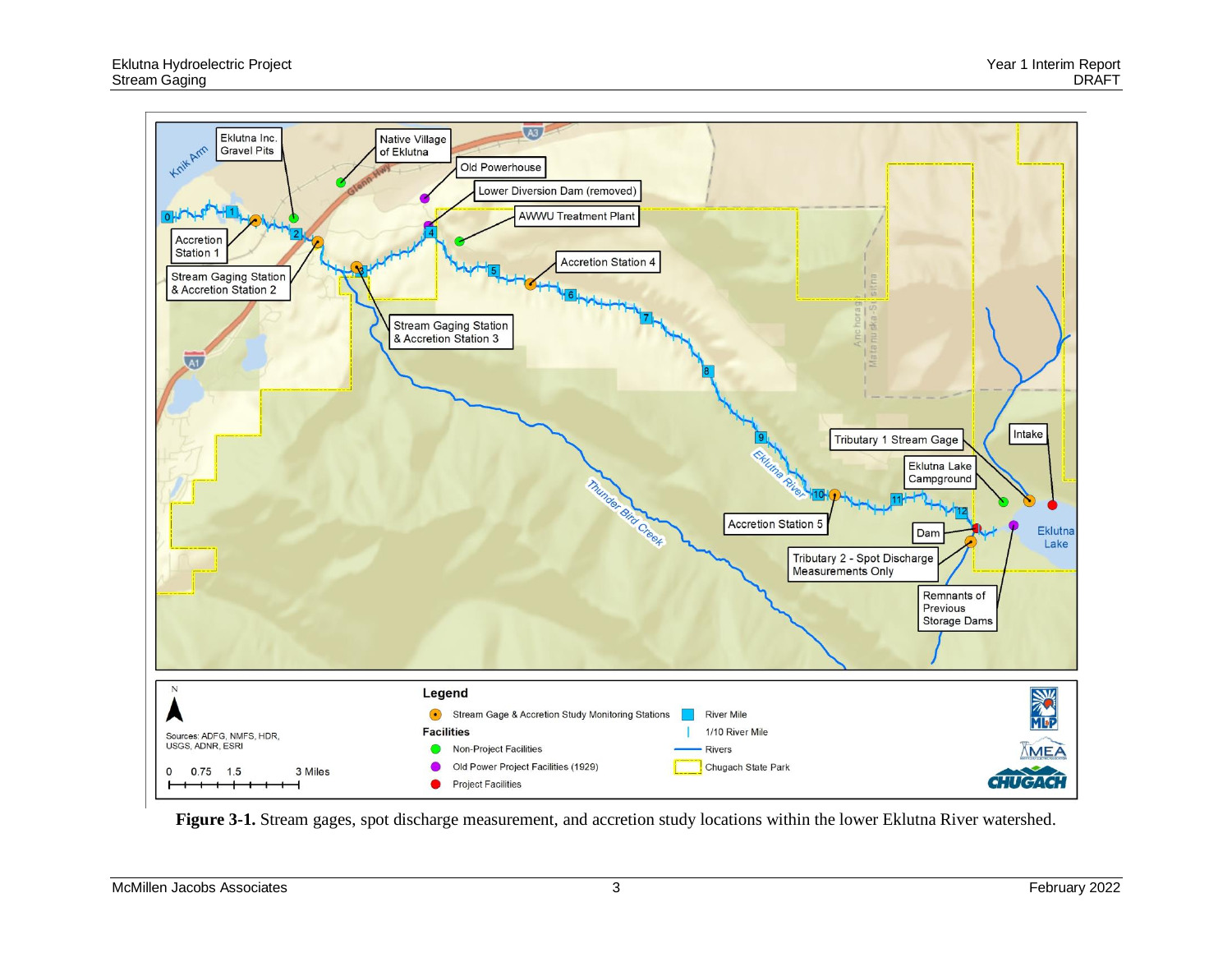## **4 METHODS**

#### **4.1. Stream Gages**

Following USGS guidelines, the Eklutna River and tributary stream gages consisted of a staff gage and a continuous stage data logger, each anchored individually to the stream bank and near the shoreline to avoid debris and damage during high flow conditions. The data loggers were a pressure transducer system with an accuracy of +/-0.02 feet or +/-0.15% full scale (0.0 to 13.0 feet). The data logger accurately records pressure, which is related to the water surface elevation at the staff gage. Data loggers recorded the following parameters at 15-minute intervals:

- Date and time
- Temperature  $(^{\circ}C)$
- Pressure/Water level (feet)

Staff gages were 3.3 feet long and mounted vertically in the stream channel to measure water levels to the nearest hundredth of a foot for the full range of flow conditions. The data loggers were housed in a shoreline enclosure consisting of 2-inch PVC pipe located within the wetted channel. Figure 4-1 provides a schematic and example of a typical data logger and staff gage installation.



**Figure 4-1.** Schematic and example of a typical data logger and staff gage installation.

Following gage installation from May18-20, 2021, trained staff maintained and calibrated the stream gaging stations approximately monthly during the study period. During each calibration and maintenance effort, discharge data were collected to develop and maintain a stage-discharge rating relationship at the Eklutna River and tributary stream gages. Discharge measurements followed field procedures laid out in Rantz et al (1982) and continued for the duration of the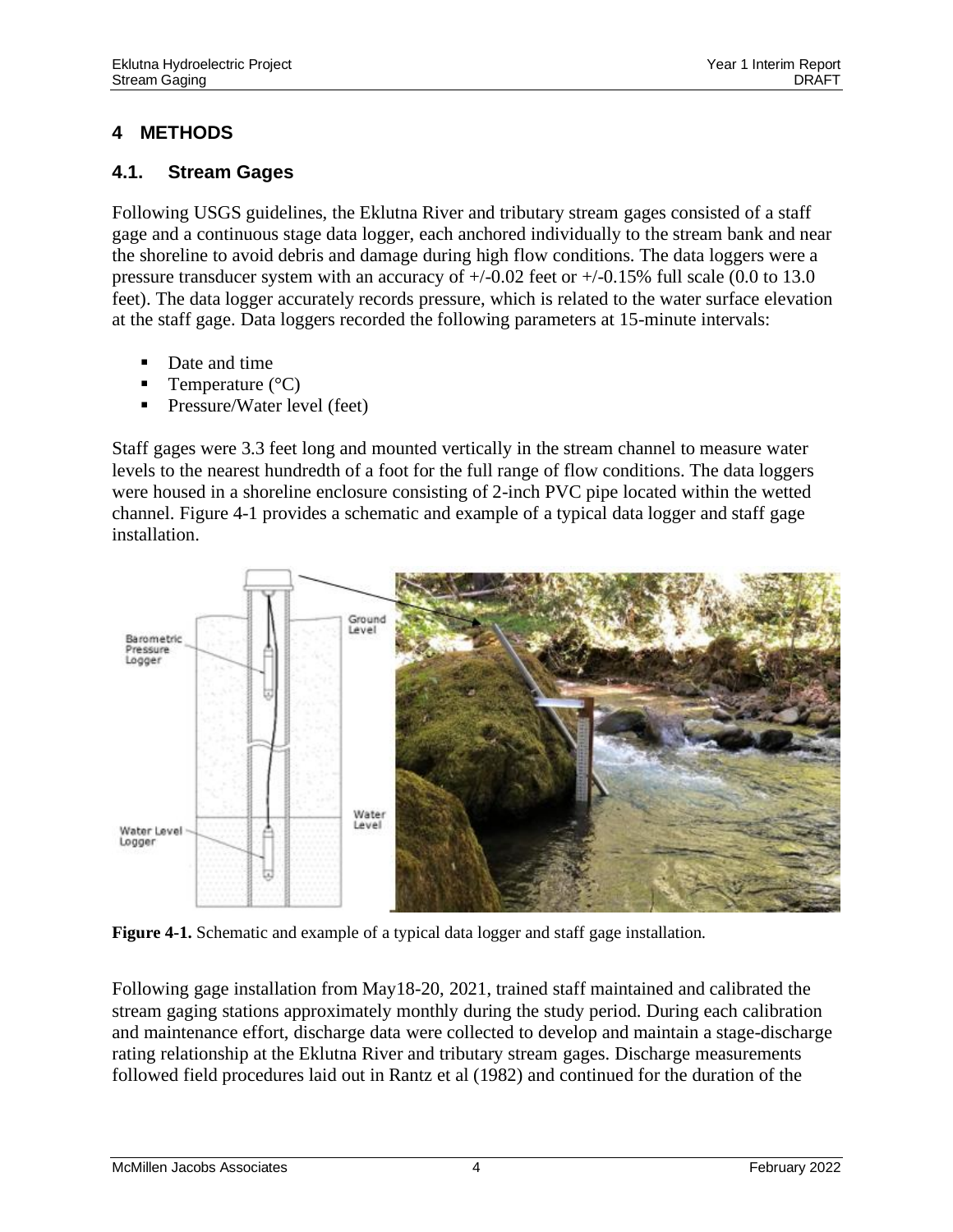2021 study program through early October to ensure an accurate rating equation was maintained at the monitoring locations. At each maintenance and calibration event, the following occurred:

- Comparison of electronic stage levels to reference staff gage
- Discharge measurement (safe wading conditions only)
- Downloading of electronic stage record

During the typical low-flow winter period, it is likely that surface waters at some or all of the gaging stations will be frozen and will not provide an accurate continuous stage record. During this November-April timeframe, stage recorders will remain in place with visual site inspections conducted on a bi-monthly basis to document site conditions and confirm the expected low-flow discharge condition. Supplemental maintenance and monitoring activities that occurred during the 2021 study program included establishment of the vertical datum for the reference staff gage, as well as a cross-section profile at the three stream gaging locations.

#### **4.2. Accretion Assessment**

For the accretion portion of the study, discharge measurements were collected at five locations in the Eklutna River (see Figure 3-1) under a stable base flow or zero-flow release condition on June 22, 2021. Discharge measurements in support of the accretion assessment were also conducted at the same five monitoring stations during the 25 cfs controlled flow release on September 30, 2021.

Field crews read the staff plates at both Eklutna River stream gaging stations then immediately moved upstream to conduct a discharge measurement at Accretion Station 5 located at RM 10.3. After completing the discharge measurement at Accretion Station 5, field staff continued downstream to conduct a discharge measurement at Accretion Station 4 (RM 5.5). Once efforts in the upper reach were completed, field staff moved downstream to measure discharge at Accretion Station 1 near the railroad bridge at RM 1.3. Following the measurement at Accretion Station 1, field staff continued upstream and completed discharge measurements at Accretion Stations 2 and 3. The final step was to re-read staff plates at the Eklutna River stream gages to verify a stable runoff condition during the 8-hour measurement period.

## **5 RESULTS**

#### **5.1. Eklutna River below Thunderbird Creek**

#### **5.1.1. Discharge Measurements and Rating Equation**

As summarized in Table 5-1, a total of six discharge measurements were taken to assess and validate the stage-discharge relationship at the Eklutna River below Thunderbird Creek and provide 101 days of mean daily flow data in 2021.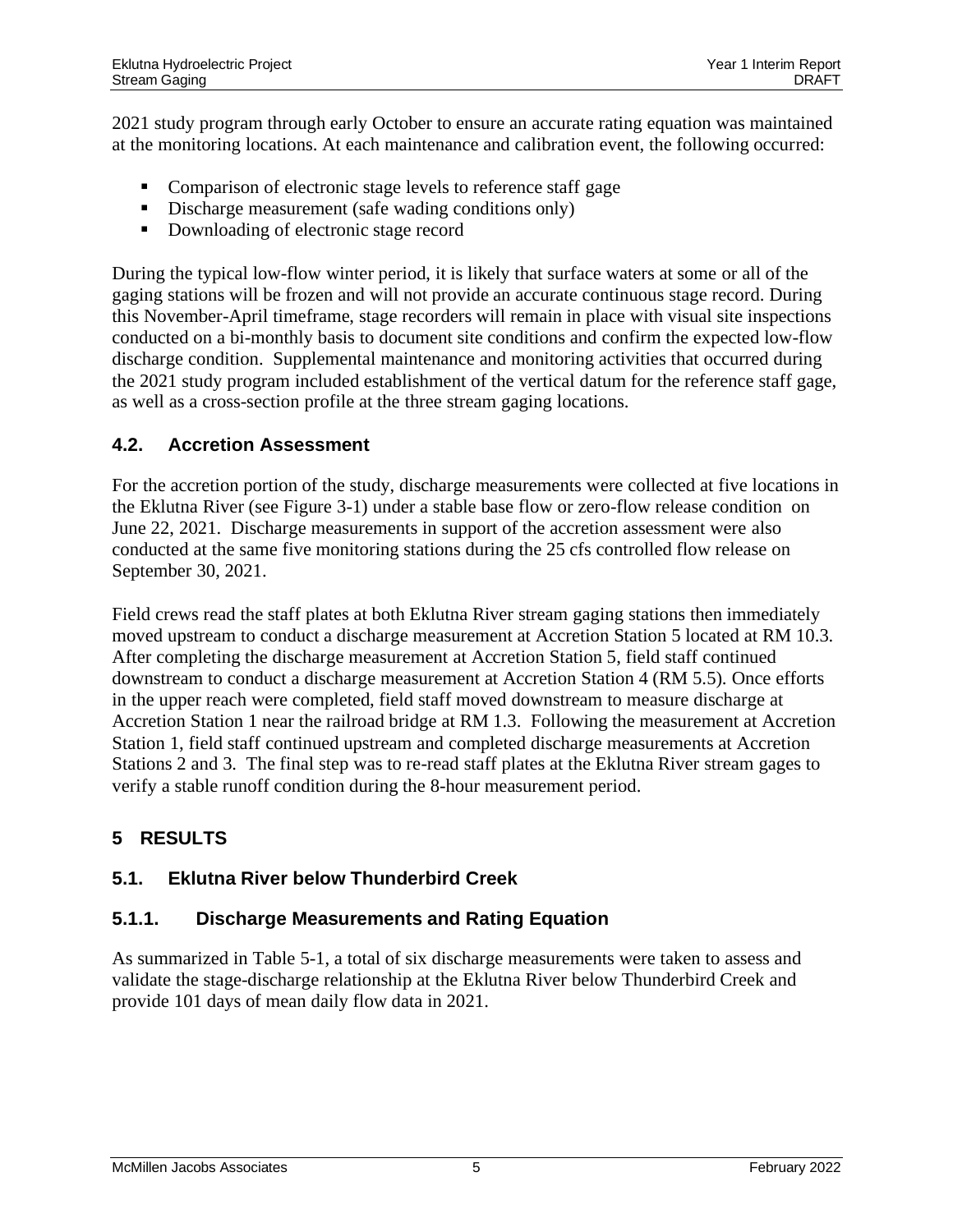| Date      | <b>Stream Gage Level</b><br>(f <sup>t</sup> ) | <b>Measured Discharge</b><br>(cfs) | <b>Rated Discharge</b><br>(cfs) | <b>Percent Difference</b> |
|-----------|-----------------------------------------------|------------------------------------|---------------------------------|---------------------------|
| 5/18/2021 | 0.62 <sup>1</sup>                             | 33.1                               | 32.6                            | 1.5%                      |
| 6/22/2021 | 0.88 <sup>1</sup>                             | 93.6                               | 89.7                            | 4.4%                      |
| 6/25/2021 | 1.26 <sup>2</sup>                             | 93.6                               | 91.5                            | 2.3%                      |
| 7/12/2021 | 1.13                                          | 66.8                               | 69.2                            | $-3.5%$                   |
| 8/23/2021 | 0.93                                          | 42.5                               | 42.0                            | 1.3%                      |
| 9/30/2021 | 1.13                                          | 66.2                               | 69.2                            | $-4.3\%$                  |
| 10/7/2021 | 0.95                                          | 44.9                               | 44.3                            | 1.3%                      |

| Table 5-1. Eklutna River below Thunderbird Creek discharge measurements. |
|--------------------------------------------------------------------------|
|--------------------------------------------------------------------------|

Notes:

1 Stage data from initial stream gage location

2 Stable stage and flow conditions verified through 6/25/2021. Measured discharge of 93.6 cfs applied to initial stage reading at second gaging location.

Due to hydraulic conditions creating noisy stage data at the original gaging location, a second gaging station was installed approximately 350 feet upstream on June 25, 2021. This second location provided more accurate and stable stage data as well as a reliable stage-discharge relationship. Therefore, 2 unique gaging stations were utilized to generate the 2021 discharge record. Standard log-log analysis methods of these discharge measurements yielded the following rating curves at both gaging locations. From May 19 to June 25, the following rating curve was utilized from the initial gaging location:

Flow  $(cfs) = 129.74 * (stage)^2.888$ 

After June 25, the following rating curve was applied from the second gaging station located 350 feet upstream of the initial gaging location:

Flow (cfs) =  $50.56 *$  (stage)^2.567

Graphical displays summarizing the predictive accuracy or  $\mathbb{R}^2$  value of each rating equation is provided in Appendix 2.

#### **5.1.2. Discharge Record**

Figure 5-1 shows the daily mean discharge recorded for the Eklutna River below Thunderbird Creek. These data are also tabulated in Appendix A. The 2021 peak mean daily flow volume of 215 cfs occurred on September 17, 2021 and was directly influenced by the flow releases conducted in support of the Instream Flow Study.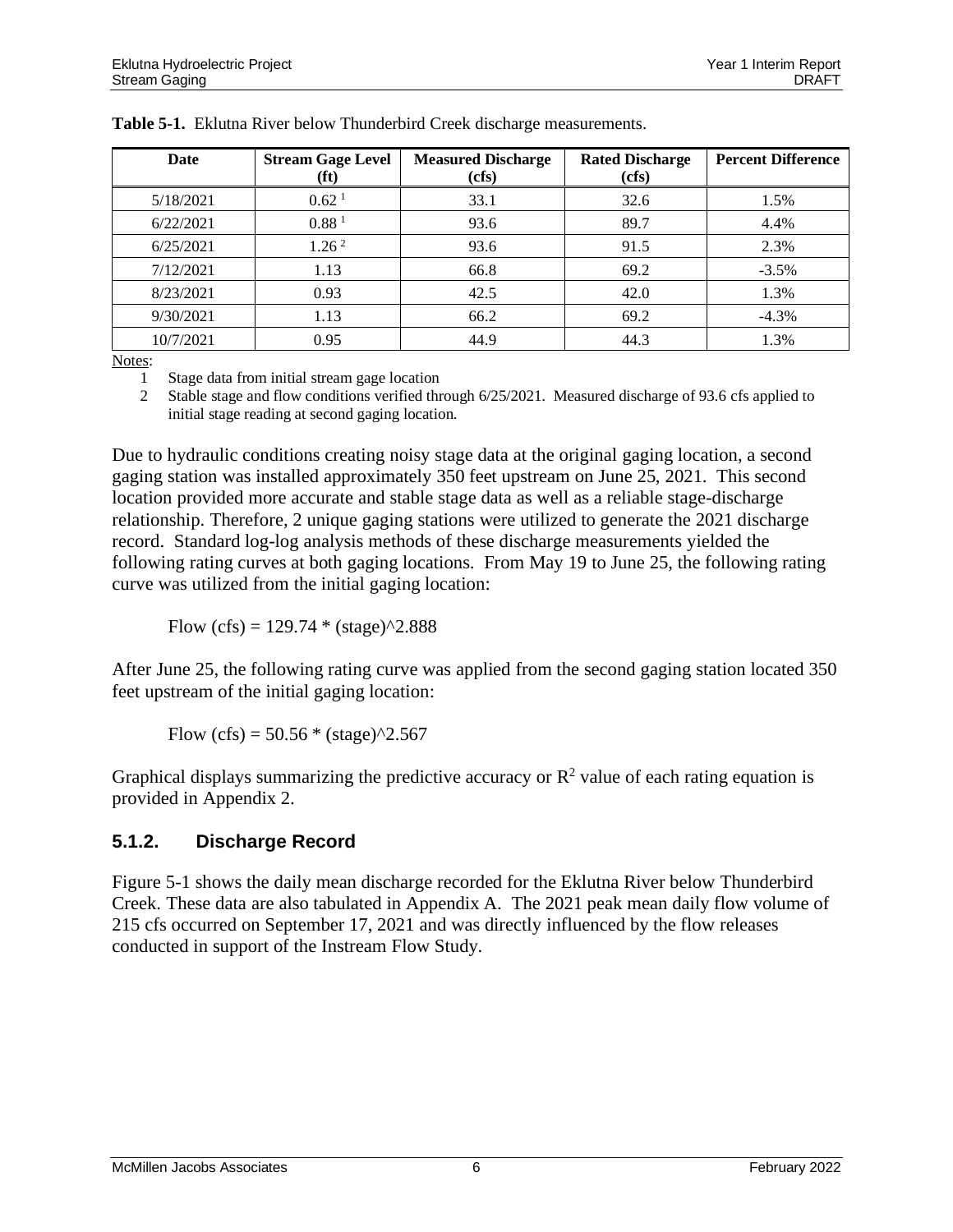

**Figure 5-1.** Eklutna River below Thunderbird Creek daily mean discharge, calendar year 2021.

#### **5.2. Eklutna River above Thunderbird Creek**

#### **5.2.1. Discharge Measurements and Rating Equations**

As summarized in Table 5-2, a total of seven discharge measurements were taken to assess and validate the stage-discharge relationship at the Eklutna River above Thunderbird Creek and provide 100 days of mean daily flow data in 2021.

| Date      | <b>Stream Gage Level</b><br>(f <sup>t</sup> ) | <b>Measured Discharge</b><br>(cfs) | <b>Rated Discharge</b><br>(cfs) | <b>Percent Difference</b> |
|-----------|-----------------------------------------------|------------------------------------|---------------------------------|---------------------------|
| 5/19/2021 | 0.68                                          | 6.9                                | 6.1 <sup>1</sup>                | 12.6%                     |
| 6/22/2021 | 0.69                                          | 6.1                                | $6.3^{\mathrm{T}}$              | $-3.1%$                   |
| 7/12/2021 | 0.68                                          | 5.7                                | 6.1 <sup>1</sup>                | $-6.9\%$                  |
| 8/23/2021 | 0.66                                          | 5.7                                | 5.8 <sup>1</sup>                | $-1.5\%$                  |
| 9/29/2021 | 1.14                                          | 65.5                               | 64.0 <sup>2</sup>               | 2.4%                      |
| 9/30/2021 | 0.80                                          | 23.8                               | 25.3 <sup>2</sup>               | $-6.0\%$                  |
| 10/7/2021 | 0.51                                          | 8.0                                | 7.8 <sup>2</sup>                | 2.6%                      |

**Table 5-2.** Eklutna River above Thunderbird Creek discharge measurements.

1 Discharge calculation from Rating Equation 1

2 Discharge calculation from Rating Equation 2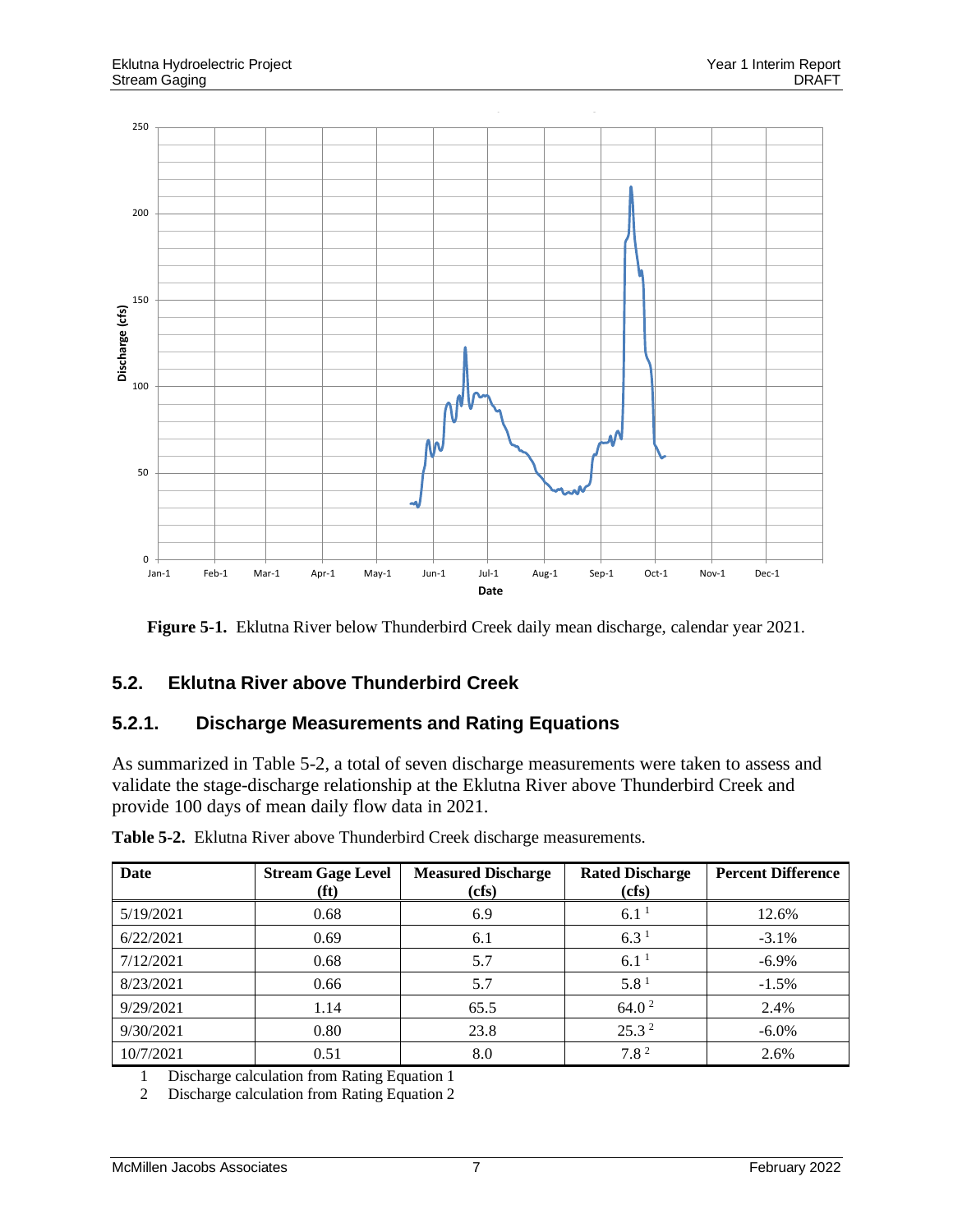Due to scouring of the streambed during the study flow releases, there are two unique rating curves applied during the study period. Up until September 13, 2021, the following rating curve was used to generate the flow record at the gaging station:

Flow (cfs) =  $12.70 * (stage)^{1.890}$ 

After September 13, 2021, the following rating curve was utilized:

Flow  $(cfs) = 45.41 * (stage)^2.619$ 

Graphical displays summarizing the predictive accuracy or  $\mathbb{R}^2$  value of each rating equation is provided in Appendix B.

#### **5.2.2. Discharge Record**

Figure 5-2 shows the daily mean discharge recorded for the Eklutna River above Thunderbird Creek. These data are also tabulated in the Appendix A. The 2021 peak mean daily flow volume of 97 cfs occurred on September 24, 2021 and was directly influenced by the study flow releases conducted in support of the Instream Flow Study.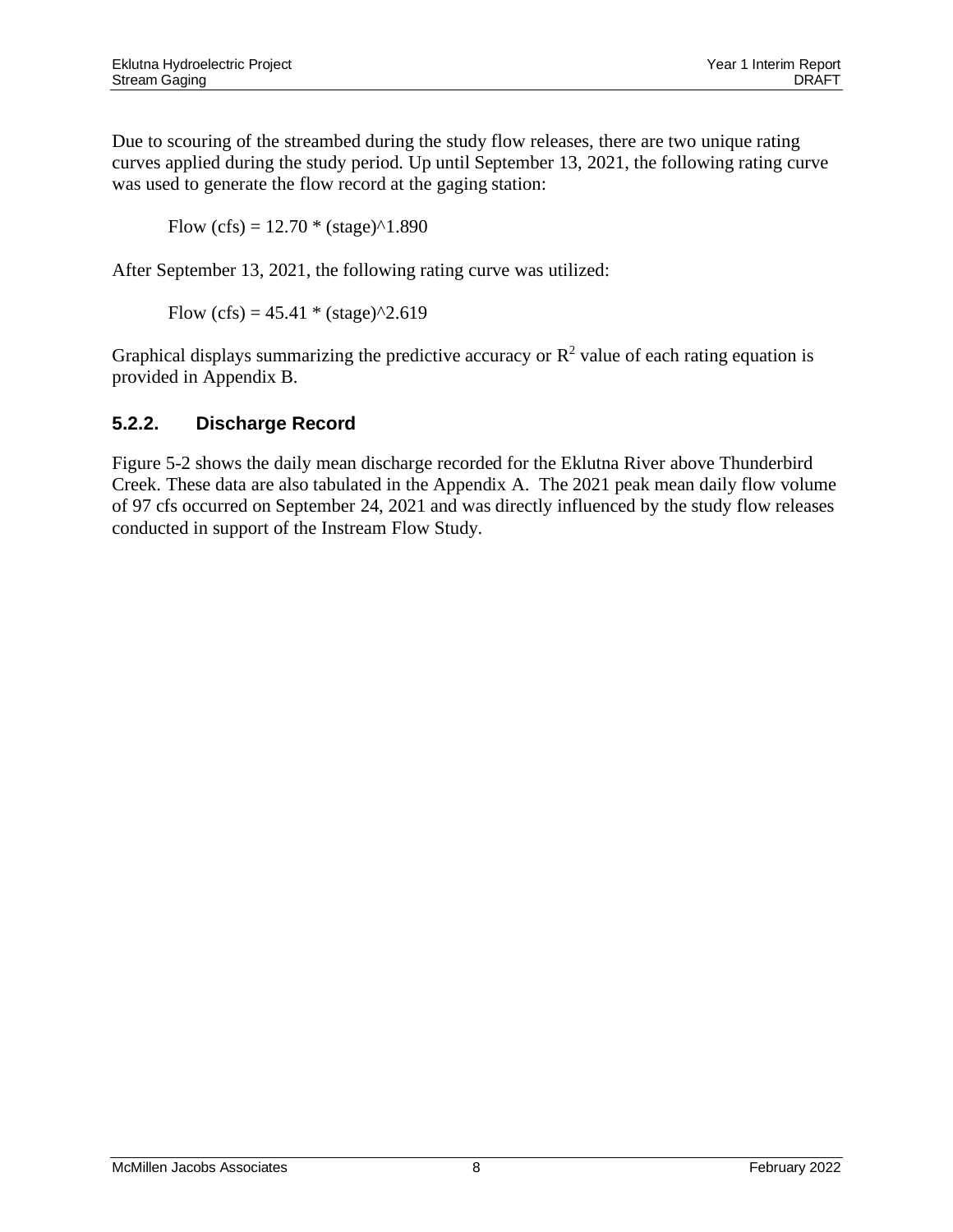

**Figure 5-2.** Eklutna River above Thunderbird Creek daily mean discharge, calendar year 2021.

#### **5.3. Lach Q'atnu Creek**

#### **5.3.1. Discharge Measurements and Rating Equation**

As summarized in Table 5-3, a total of five discharge measurements were taken to assess and validate the stage-discharge relationship at Lach Q'atnu Creek and provide 102 days of mean daily flow data in 2021.

| Date      | <b>Stream Gage Level</b><br>(ft) | <b>Measured Discharge</b><br>(cfs) | <b>Rated Discharge</b><br>(cfs) | <b>Percent Difference</b> |
|-----------|----------------------------------|------------------------------------|---------------------------------|---------------------------|
| 5/18/2021 | 13.50                            | 6.1                                | 6.1                             | $0.5\%$                   |
| 6/23/2021 | 13.45                            | 4.7                                | 4.7                             | $-0.5\%$                  |
| 7/13/2021 | 13.32                            | 2.0                                | 2.0                             | $-0.7\%$                  |
| 8/26/2021 | 13.29                            | 1.6                                | 1.6                             | $0.7\%$                   |
| 9/28/2021 | 13.35                            | 2.5                                |                                 | $-0.9\%$                  |

**Table 5-3.** Lach Q'atnu Creek discharge measurements.

Standard log-log analysis methods for these discharge measurements yielded the following rating curve for the station: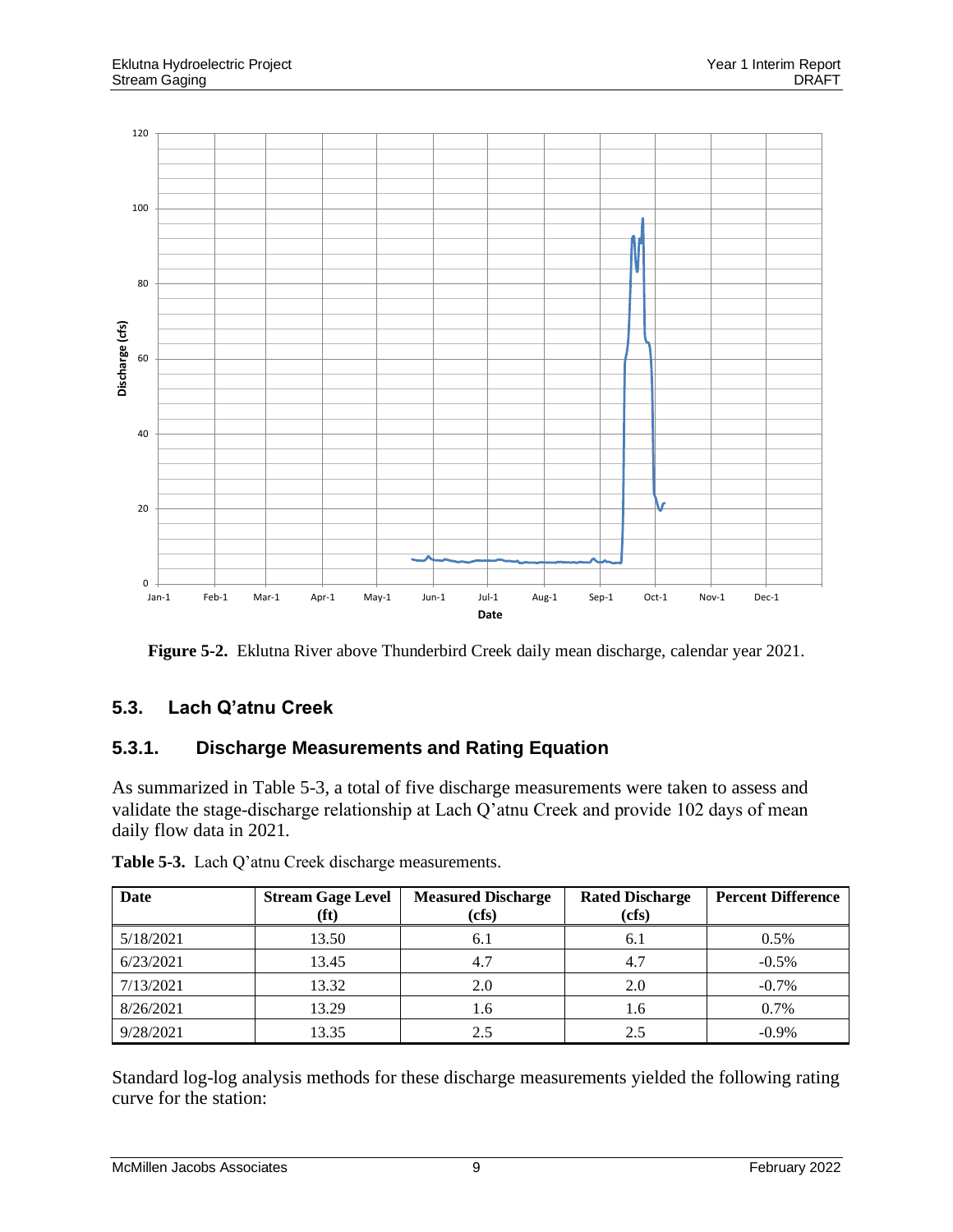Flow (cfs) =  $33.38 *$  (stage –  $13.0$ )^2.460

Graphical displays summarizing the predictive accuracy or  $\mathbb{R}^2$  value of the rating equation is provided in Appendix B.

### **5.3.2. Discharge Record**

Figure 5-3 shows the daily mean discharge recorded for Lach Q'atnu Creek. These data are also tabulated in Appendix 1. The 2021 peak mean daily flow volume of 12.2 cfs occurred on May 28, 2021. Discharge from this tributary represents the natural runoff condition and is not influenced by operation of the hydroelectric or drinking water projects.



**Figure 5.3.** Lach Q'atnu Creek daily mean discharge, calendar year 2021.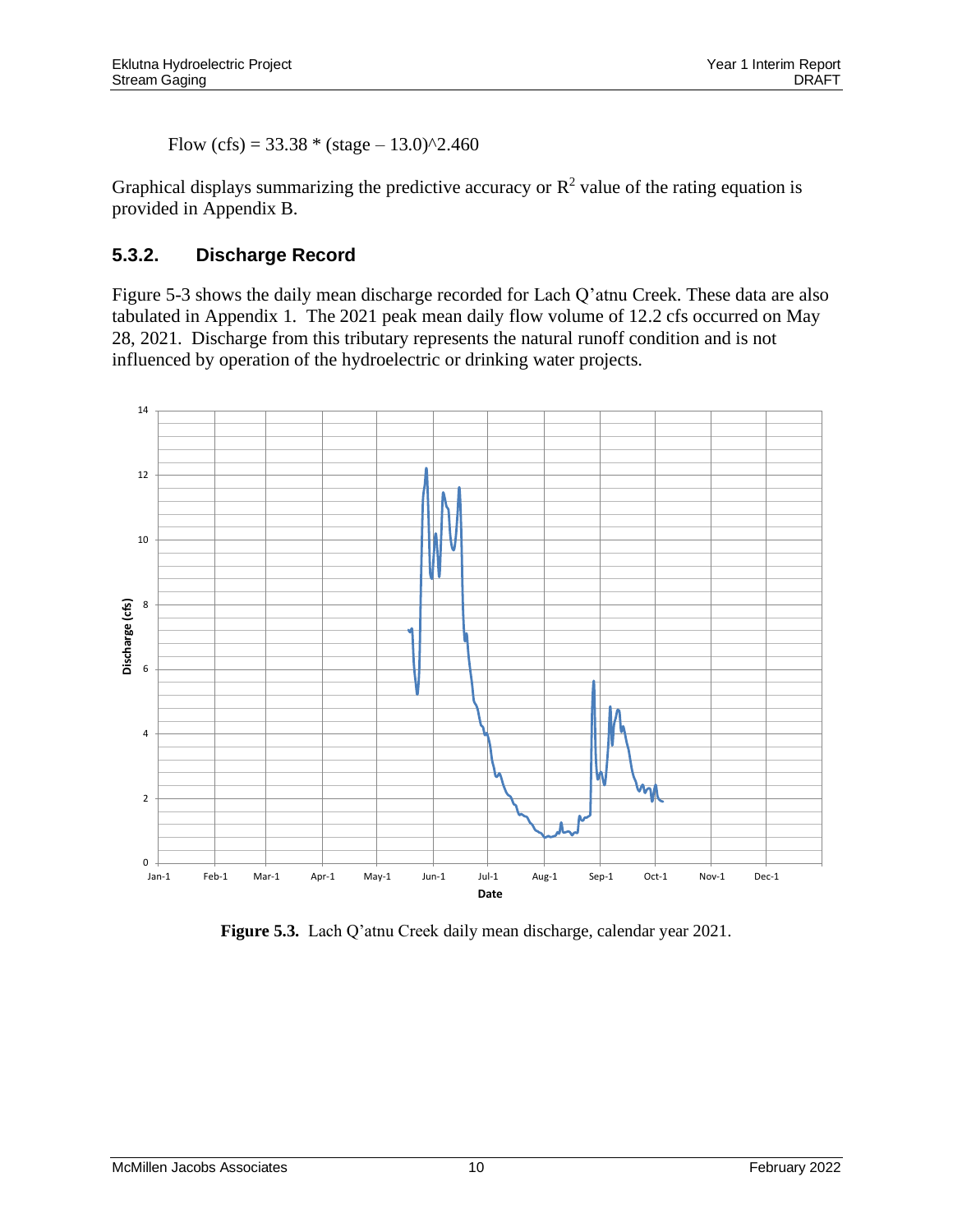#### **5.4. Unnamed Tributary to Pond**

#### **5.4.1. Discharge Measurements**

Table 5-4 summarizes the five instantaneous discharge measurements collected during the 2021 study season. A peak mean instantaneous flow volume of 0.9 cfs was measured on May 19, 2021.

**Table 5-4.** Unnamed pond tributary (Tributary 2) discharge measurements.

| Date      | <b>Measured Discharge (cfs)</b> |
|-----------|---------------------------------|
| 5/19/2021 | 0.9                             |
| 6/23/2021 | 0.5                             |
| 7/14/2021 | 0.5                             |
| 8/25/2021 | 0.5                             |
| 9/28/2021 | 0 3                             |

#### **5.5. Accretion Study**

#### **5.5.1. Discharge Measurements**

Tables 5-5 and 5-6 summarize the instantaneous discharge measurements collected in support of the accretion study. Maximum instantaneous flow volumes occur at RM 3.0 above Thunderbird Creek and at RM 2.3 downstream of the Thunderbird Creek confluence. Accretion patterns along the Eklutna River reveal a consistent pattern under the existing conditions or 25 cfs flow release from Eklutna Lake Dam.

**Table 5-5.** Eklutna River discharge measurements on 6/22/2021.

| Location                              | <b>Measured</b><br>Discharge (cfs) |
|---------------------------------------|------------------------------------|
| Railroad bridge (RM 1.3)              | 88.2                               |
| Old Glenn Highway bridge (RM 2.3)     | 93.6                               |
| Gage above Thunderbird Creek (RM 3.0) | 6.1                                |
| Mid-reach $(RM 5.5)$                  | 3.2                                |
| Upper $(RM 10.3)$                     | 02                                 |

**Table 5-6.** Eklutna River discharge measurements on 9/30/2021.

| Location                              | <b>Measured</b><br>Discharge (cfs) |
|---------------------------------------|------------------------------------|
| Railroad bridge (RM 1.3)              | 63.0                               |
| Old Glenn Highway bridge (RM 2.3)     | 66.2                               |
| Gage above Thunderbird Creek (RM 3.0) | 23.8                               |
| Mid-reach $(RM 5.5)$                  | 22.1                               |
| Upper $(RM 10.3)$                     | 194                                |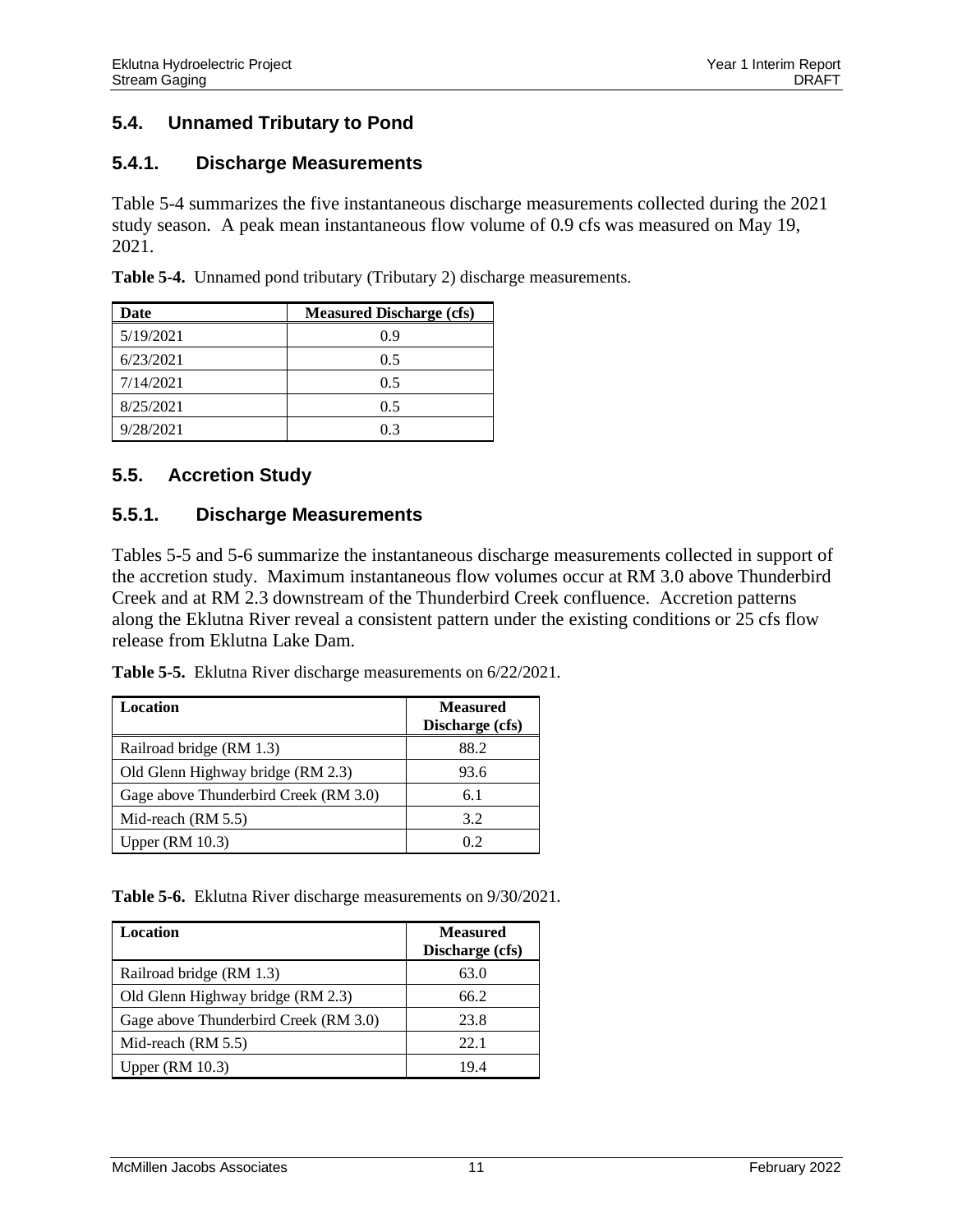### **6 INTERIM STUDY CONCLUSIONS AND YEAR 2 STUDY EFFORT**

Computed stage-discharge relationships predicted streamflow measurements within 10% at all established gaging locations except for one instance above Thunderbird Creek. As would be expected, flows below Thunderbird Creek were relatively high in spring, tapered off mid to late summer, then peaked during the flow release study in September. Flows above Thunderbird Creek were relatively stable through the spring-summer monitoring period until the onset of the study flow releases. Similarly, flow in Lach Q'atnu Creek peaked in spring, decreased substantially during summer, and increased again in response to fall rains. Monthly spot discharge measurements taken at the unnamed tributary to the pond indicate minimal flow volumes (<1.0 cfs) that continually decreased through late September.

The accretion study shows that measurable stream flows do not occur under the existing conditions for approximately 2.0 miles downstream of the Eklutna Lake Dam. Also, both sets of accretion measurements indicate minimal flow accumulations ranging from 4-6 cfs from RM 10.3 downstream to just above the confluence with Thunderbird Creek at RM 3.0. Downstream of the Thunderbird Creek confluence there is a slight, but consistently measured flow loss averaging about 4 cfs from the Old Glenn Highway bridge downstream to the railroad bridge. The minor flow loss in this 1-mile stream reach of the Eklutna River represents a decrease of less than 5.8 percent of the total flow volume.

As mentioned in Section 1 (Introduction) of this Year 1 Interim Report, study efforts will continue over the winter and through the fall of 2022 to build upon the 2021 discharge record. In addition, continued stream gaging efforts will provide discharge data for other Year 2 study efforts that will benefit from this background information. Given the consistent findings and stable flow conditions in which the accretion study was conducted, data from the Year 1 accretion study effort represents the completion to this component to the stream gaging study.

## **7 VARIANCES FROM FINAL STUDY PLAN AND IMPLEMENTED MODIFICATIONS**

There were two notable variations from the FSP. As described in Section 2, a stream gage was not installed at the unnamed tributary to the pond. This was due to a braided, steep channel in which a single gaging location would not accurately represent flow volumes. Monthly, instantaneous discharge measurements were conducted to assess the seasonal flow conditions from May-September.

The second variance from the FSP was the relocation of Accretion Site 5 from RM 8 upstream to RM 10.3. The formation of a substantial beaver pond downstream of RM 10 limited reliable access to RM 8 of the Eklutna River. Therefore, a site was chosen that had measurable surface water flows under a zero-spill condition and was not going to experience a backwater effect from the beaver pond.

## **8 REFERENCES**

Rantz, S.E., and others. 1982. Measurement and Computation of Streamflow, Volume 1: Measurement of Stage and Discharge. U.S. Geological Survey Water Supply Paper 2175.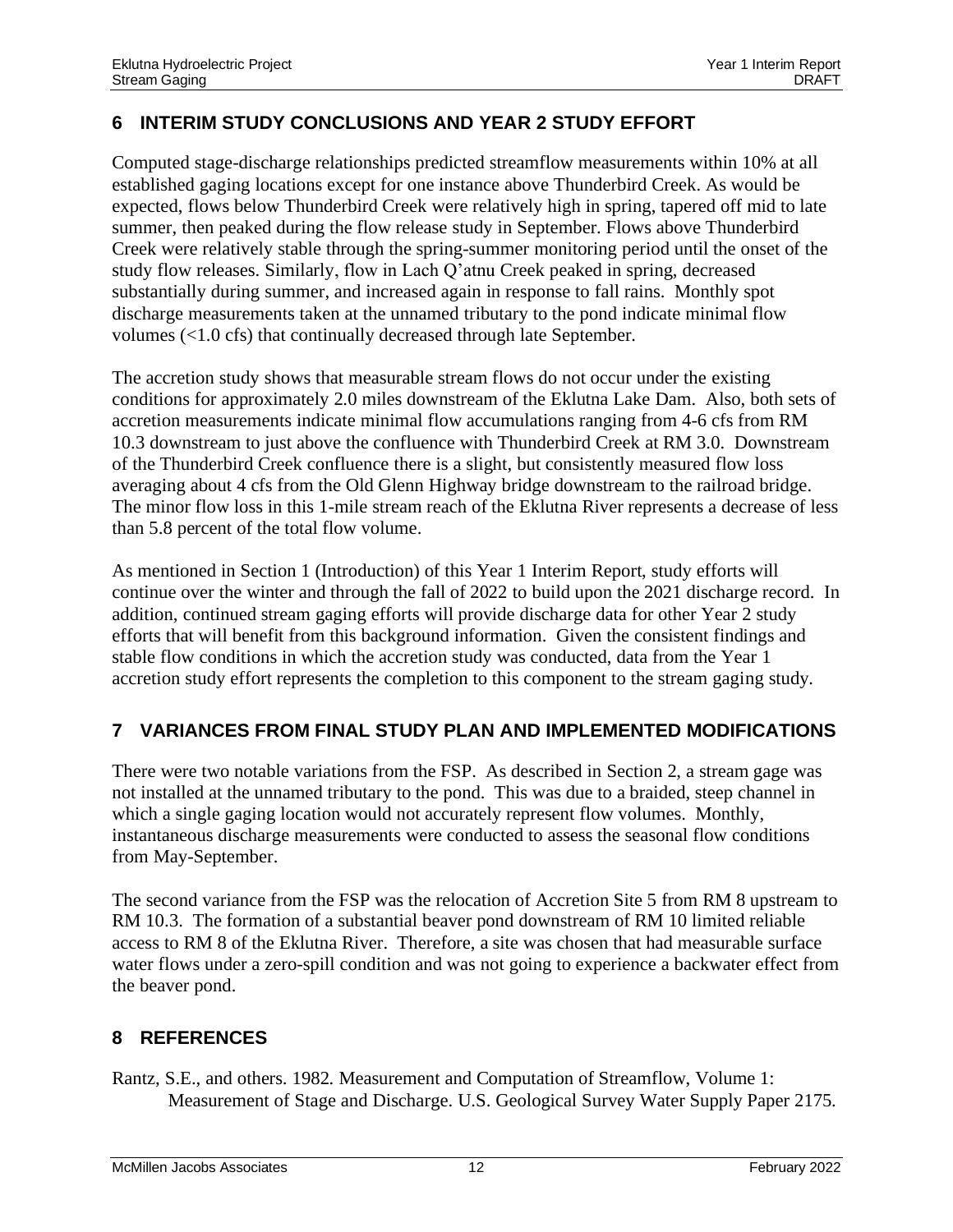## **Appendix A: Daily Mean Discharge Tables**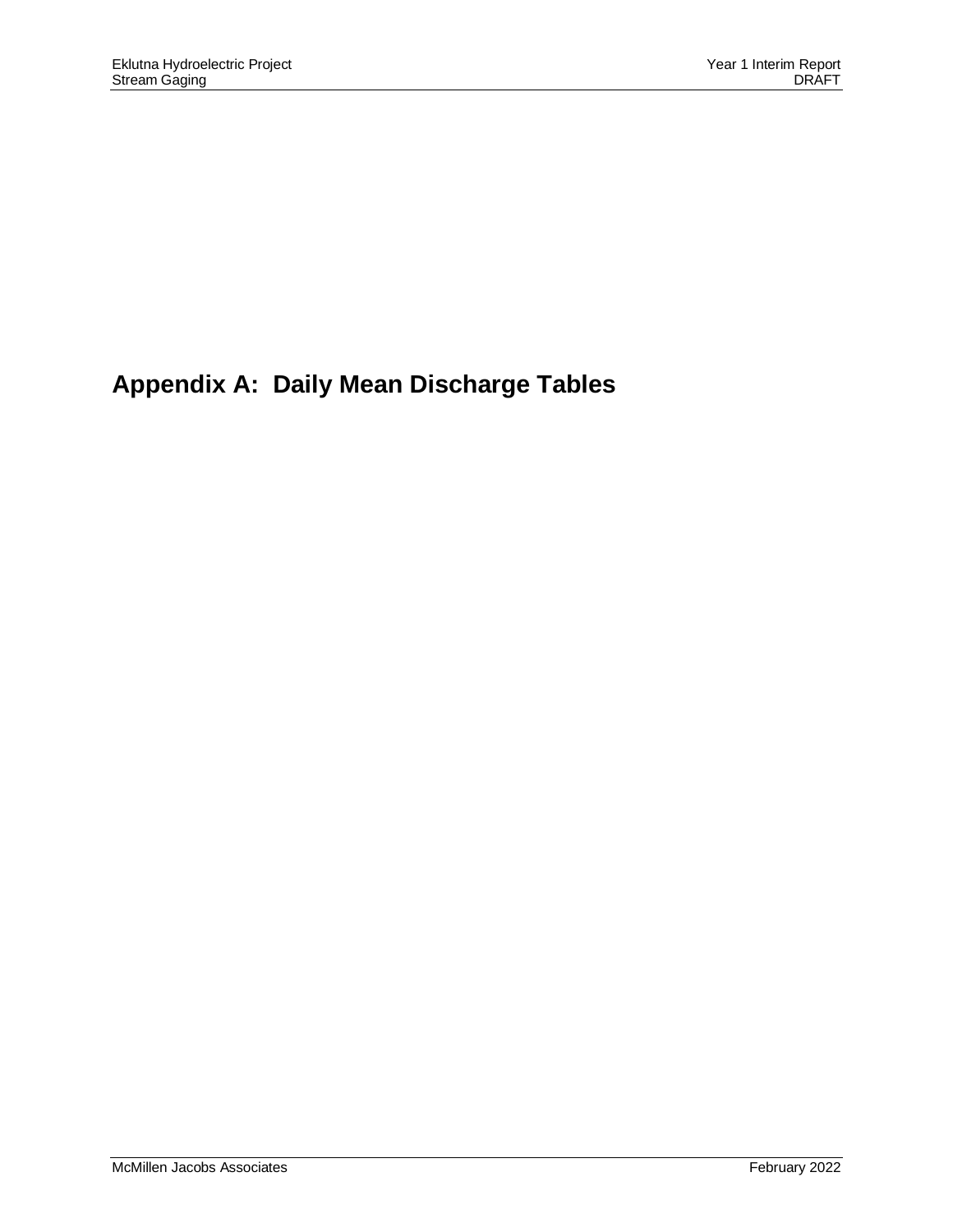| <b>Day</b>       | Jan                | Feb | Mar       | Apr | May       | Jun   | Jul | Aug | Sep   | 0ct | <b>Nov</b> | Dec |
|------------------|--------------------|-----|-----------|-----|-----------|-------|-----|-----|-------|-----|------------|-----|
| $\mathbf{1}$     | m                  | m   | m         | m   | m         | 62    | 94  | 45  | 68    | 65  | m          | m   |
| $\boldsymbol{2}$ | ${\sf m}$          | m   | m         | m   | ${\sf m}$ | 67    | 92  | 44  | 67    | 63  | m          | m   |
| 3                | m                  | m   | m         | m   | m         | 68    | 89  | 43  | 68    | 61  | m          | m   |
| 4                | m                  | m   | m         | m   | m         | 64    | 88  | 42  | 68    | 59  | m          | m   |
| 5                | m                  | m   | m         | m   | m         | 63    | 86  | 40  | 68    | 60  | m          | m   |
| 6                | m                  | m   | m         | m   | m         | 68    | 86  | 40  | 72    | 60* | m          | m   |
| 7                | m                  | m   | m         | m   | m         | 85    | 87  | 39  | 66    | m   | m          | m   |
| 8                | m                  | m   | m         | m   | m         | 89    | 83  | 41  | 68    | m   | m          | m   |
| 9                | m                  | m   | m         | m   | m         | 91    | 79  | 40  | 73    | m   | m          | m   |
| 10               | m                  | m   | m         | m   | m         | 89    | 77  | 41  | 75    | m   | m          | m   |
| 11               | m                  | m   | m         | m   | m         | 82    | 75  | 38  | 72    | m   | m          | m   |
| 12               | m                  | m   | m         | m   | m         | 79    | 71  | 38  | 70    | m   | m          | m   |
| 13               | m                  | m   | m         | m   | m         | 82    | 68  | 39  | 99    | m   | m          | m   |
| 14               | m                  | m   | m         | m   | m         | 93    | 66  | 39  | 183   | m   | m          | m   |
| 15               | m                  | m   | m         | m   | m         | 95    | 66  | 38  | 186   | m   | m          | m   |
| 16               | m                  | m   | m         | m   | m         | 89    | 65  | 38  | 189   | m   | m          | m   |
| 17               | m                  | m   | m         | m   | ${\sf m}$ | 98    | 65  | 40  | 215   | m   | m          | m   |
| 18               | m                  | m   | m         | m   | m         | 123   | 63  | 39  | 208   | m   | m          | m   |
| 19               | m                  | m   | m         | m   | $32*$     | 111   | 63  | 38  | 188   | m   | m          | m   |
| 20               | m                  | m   | m         | m   | 33        | 92    | 62  | 42  | 179   | m   | m          | m   |
| 21               | m                  | m   | m         | m   | 32        | 87    | 62  | 40  | 171   | m   | m          | m   |
| 22               | m                  | m   | m         | m   | 34        | 90    | 61  | 39  | 164   | m   | m          | m   |
| 23               | m                  | m   | m         | m   | 30        | 96    | 60  | 42  | 167   | m   | m          | m   |
| 24               | m                  | m   | m         | m   | 32        | 97    | 58  | 43  | 158   | m   | m          | m   |
| 25               | m                  | m   | m         | m   | 40        | 96    | 57  | 43  | 122   | m   | m          | m   |
| 26               | m                  | m   | m         | m   | 50        | 94    | 55  | 46  | 117   | m   | m          | m   |
| 27               | m                  | m   | m         | m   | 55        | 94    | 51  | 57  | 115   | m   | m          | m   |
| 28               | m                  | m   | m         | m   | 67        | 95    | 50  | 61  | 111   | m   | m          | m   |
| 29               | m                  | --- | m         | m   | 69        | 94    | 49  | 60  | 97    | m   | m          | m   |
| 30               | m                  |     | ${\sf m}$ | m   | 63        | 95    | 47  | 64  | 67    | m   | m          | m   |
| 31               | m                  | --- | m         |     | 59        | $---$ | 46  | 67  | $---$ | m   | ---        | m   |
|                  |                    |     |           |     |           |       |     |     |       |     |            |     |
| Mean             | m                  | m   | m         | m   | 46        | 88    | 68  | 44  | 119   | 61  | m          | m   |
| Min              | m                  | m   | m         | m   | 30        | 62    | 46  | 38  | 66    | 59  | m          | m   |
| <b>Max</b>       | m                  | m   | m         | m   | 69        | 123   | 94  | 67  | 215   | 65  | m          | m   |
| Notes:           |                    |     |           |     |           |       |     |     |       |     |            |     |
|                  | 1 m - miccino data |     |           |     |           |       |     |     |       |     |            |     |

**Table A1-1.** Eklutna River below Thunderbird Creek.

**1. m – missing data**

**2. \* - mean daily flow computed from partial record**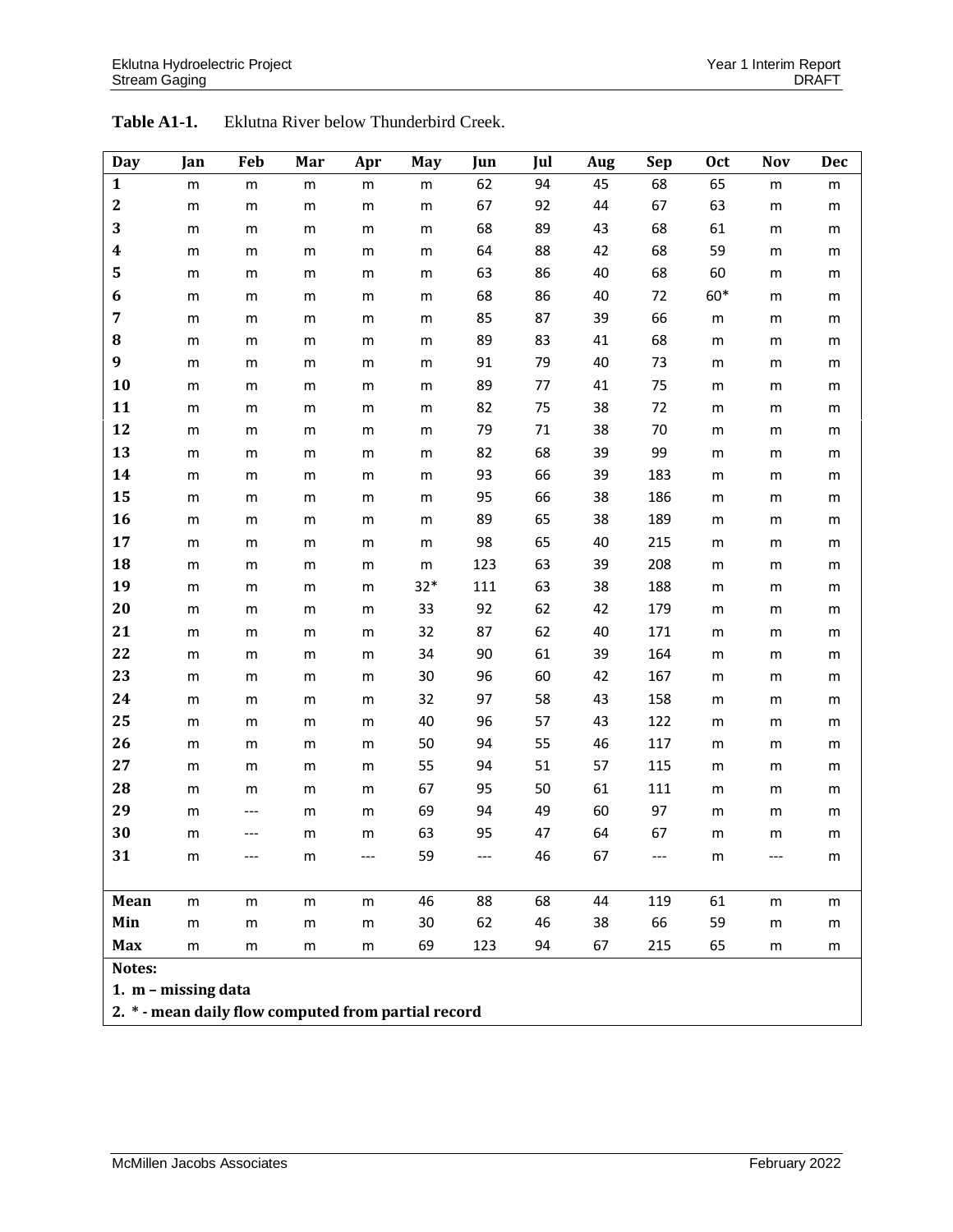| Day              | Jan       | Feb | Mar | Apr | May       | Jun     | Jul     | Aug | Sep   | Oct   | Nov       | <b>Dec</b> |
|------------------|-----------|-----|-----|-----|-----------|---------|---------|-----|-------|-------|-----------|------------|
| $\mathbf{1}$     | m         | m   | m   | m   | m         | $6.4\,$ | $6.2$   | 5.8 | 5.8   | 23    | m         | m          |
| $\boldsymbol{2}$ | m         | m   | m   | m   | ${\sf m}$ | 6.3     | $6.2$   | 5.7 | 5.8   | 21    | m         | m          |
| 3                | m         | m   | m   | m   | m         | 6.3     | $6.2$   | 5.7 | 6.3   | 20    | m         | m          |
| 4                | m         | m   | m   | m   | m         | 6.3     | $6.2$   | 5.7 | 5.9   | 20    | m         | m          |
| 5                | m         | m   | m   | m   | m         | 6.2     | 6.2     | 5.7 | 5.9   | 21    | m         | m          |
| 6                | m         | m   | m   | m   | m         | 6.2     | 6.4     | 5.7 | 5.8   | $22*$ | m         | m          |
| 7                | m         | m   | m   | m   | m         | 6.6     | 6.5     | 5.6 | 5.6   | m     | m         | m          |
| 8                | m         | m   | m   | m   | m         | 6.5     | 6.5     | 5.9 | 5.5   | m     | m         | m          |
| 9                | m         | m   | m   | m   | m         | 6.4     | 6.4     | 5.8 | 5.6   | m     | m         | m          |
| 10               | m         | m   | m   | m   | m         | 6.2     | 6.1     | 5.9 | 5.7   | m     | m         | m          |
| 11               | m         | m   | m   | m   | m         | 6.1     | 6.1     | 5.7 | 5.7   | m     | m         | m          |
| 12               | m         | m   | m   | m   | m         | 6.1     | 6.1     | 5.8 | 5.6   | m     | m         | m          |
| 13               | m         | m   | m   | m   | m         | 6.0     | 6.1     | 5.8 | 18    | m     | m         | m          |
| 14               | m         | m   | m   | m   | m         | 5.8     | 6.0     | 5.8 | 59    | m     | m         | m          |
| 15               | m         | m   | m   | m   | m         | 5.9     | 6.0     | 5.7 | 61    | m     | m         | m          |
| 16               | m         | m   | m   | m   | m         | 6.0     | 5.9     | 5.7 | 66    | m     | m         | m          |
| 17               | m         | m   | m   | m   | m         | $6.0\,$ | 6.2     | 5.8 | 78    | m     | m         | m          |
| 18               | m         | m   | m   | m   | m         | 5.9     | 5.6     | 5.7 | 92    | m     | m         | m          |
| 19               | m         | m   | m   | m   | ${\sf m}$ | 5.8     | 5.6     | 5.7 | 93    | m     | m         | m          |
| 20               | m         | m   | m   | m   | $6.6*$    | 5.7     | 5.6     | 5.9 | 86    | m     | m         | m          |
| 21               | m         | m   | m   | m   | 6.4       | 5.8     | 5.8     | 5.8 | 83    | m     | m         | m          |
| 22               | m         | m   | m   | m   | 6.4       | 6.0     | 5.8     | 5.7 | 92    | m     | m         | m          |
| 23               | m         | m   | m   | m   | 6.3       | 6.1     | 5.7     | 5.8 | 91    | m     | m         | m          |
| 24               | m         | m   | m   | m   | 6.2       | 6.2     | 5.7     | 5.8 | 97    | m     | m         | m          |
| 25               | m         | m   | m   | m   | 6.2       | 6.3     | 5.7     | 5.7 | 66    | m     | m         | m          |
| 26               | m         | m   | m   | m   | 6.2       | 6.3     | 5.7     | 5.8 | 64    | m     | m         | m          |
| 27               | m         | m   | m   | m   | 6.3       | 6.2     | 5.6     | 6.6 | 64    | m     | m         | m          |
| 28               | m         | m   | m   | m   | 6.7       | 6.2     | 5.6     | 6.8 | 62    | m     | m         | m          |
| 29               | m         | --- | m   | m   | 7.4       | 6.3     | 5.7     | 6.2 | 52    | m     | m         | m          |
| 30               | m         | --- | m   | m   | 6.8       | $6.2$   | 5.8     | 5.9 | 24    | m     | m         | m          |
| 31               | m         | --- | m   |     | 6.5       | ---     | 5.8     | 5.8 | $---$ | m     | ---       | m          |
|                  |           |     |     |     |           |         |         |     |       |       |           |            |
| Mean             | m         | m   | m   | m   | 6.5       | 6.1     | 6.0     | 5.8 | 44    | 21    | m         | m          |
| Min              | ${\sf m}$ | m   | m   | m   | $6.2$     | 5.7     | 5.6     | 5.6 | 5.5   | 20    | ${\sf m}$ | m          |
| <b>Max</b>       | m         | m   | m   | m   | 7.4       | 6.6     | $6.5\,$ | 6.8 | 97    | 23    | m         | m          |
| Notes:           |           |     |     |     |           |         |         |     |       |       |           |            |

| Table A1-2. | Eklutna River above Thunderbird Creek. |  |  |  |  |  |
|-------------|----------------------------------------|--|--|--|--|--|
|-------------|----------------------------------------|--|--|--|--|--|

**1. m – missing data**

**2. \* - mean daily flow computed from partial record**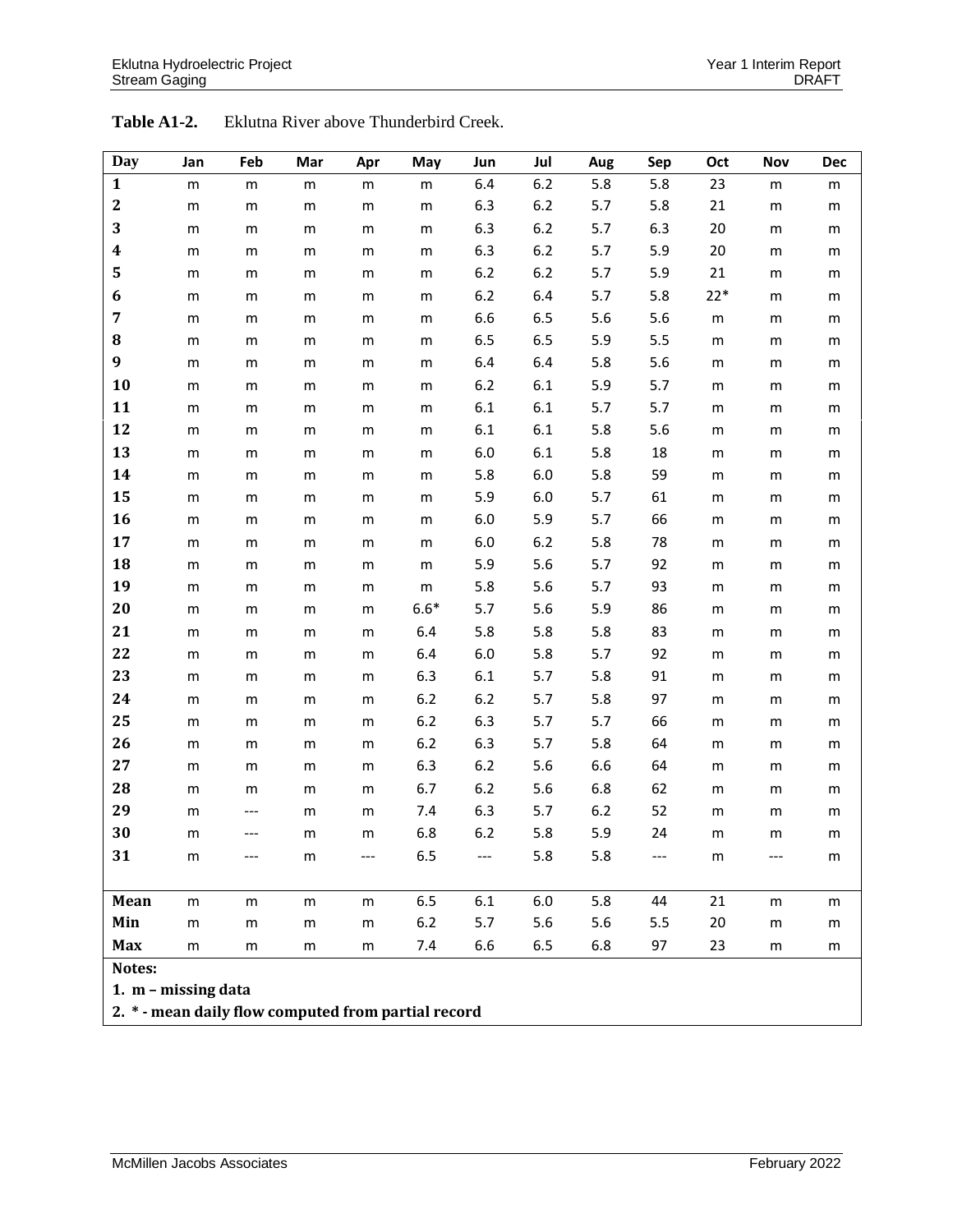| <b>Day</b>       | Jan       | Feb | Mar       | Apr | May    | Jun    | Jul     | Aug     | Sep | 0 <sub>ct</sub> | <b>Nov</b> | Dec |
|------------------|-----------|-----|-----------|-----|--------|--------|---------|---------|-----|-----------------|------------|-----|
| $\mathbf{1}$     | m         | m   | m         | m   | m      | 9.6    | 3.9     | 0.79    | 2.8 | 2.4             | m          | m   |
| $\boldsymbol{2}$ | m         | m   | m         | m   | m      | $10\,$ | 3.6     | 0.82    | 2.6 | 2.1             | m          | m   |
| 3                | m         | m   | m         | m   | m      | 9.6    | 3.2     | 0.85    | 2.4 | 2.0             | m          | m   |
| 4                | m         | m   | m         | m   | m      | 8.9    | 3.0     | 0.81    | 3.0 | 1.9             | m          | m   |
| 5                | m         | m   | m         | m   | m      | 10     | 2.7     | 0.82    | 3.8 | $1.9*$          | m          | m   |
| 6                | m         | m   | m         | m   | m      | 11     | 2.7     | 0.84    | 4.9 | m               | m          | m   |
| 7                | m         | m   | m         | m   | m      | 11     | 2.8     | 0.85    | 3.7 | m               | m          | m   |
| 8                | m         | m   | m         | m   | m      | 11     | 2.7     | 0.97    | 4.3 | m               | m          | m   |
| 9                | m         | m   | m         | m   | m      | 11     | 2.5     | 0.92    | 4.5 | m               | m          | m   |
| 10               | m         | m   | m         | m   | m      | 10     | 2.3     | 1.3     | 4.8 | m               | m          | m   |
| 11               | m         | m   | m         | m   | m      | 9.8    | 2.2     | 0.96    | 4.7 | m               | m          | m   |
| 12               | m         | m   | m         | m   | m      | 9.7    | 2.1     | 0.95    | 4.1 | m               | m          | m   |
| 13               | m         | m   | m         | m   | m      | $10\,$ | 2.1     | 0.97    | 4.2 | m               | m          | m   |
| 14               | m         | m   | m         | m   | m      | $11\,$ | 2.0     | 0.99    | 4.0 | m               | m          | m   |
| 15               | m         | m   | m         | m   | m      | 12     | 1.8     | 0.96    | 3.7 | m               | m          | m   |
| 16               | m         | m   | m         | m   | m      | 10     | 1.8     | 0.86    | 3.5 | m               | m          | m   |
| 17               | m         | m   | m         | m   | m      | 7.9    | 1.6     | 0.94    | 3.2 | m               | m          | m   |
| 18               | m         | m   | m         | m   | $7.2*$ | 6.9    | 1.5     | 0.96    | 2.9 | m               | m          | m   |
| 19               | m         | m   | m         | m   | 7.1    | 7.1    | 1.5     | 0.94    | 2.7 | m               | m          | m   |
| 20               | m         | m   | m         | m   | 7.3    | 6.5    | 1.5     | 1.5     | 2.5 | m               | m          | m   |
| 21               | m         | m   | m         | m   | 6.2    | 6.0    | 1.5     | 1.3     | 2.3 | m               | m          | m   |
| 22               | m         | m   | m         | m   | 5.6    | 5.5    | 1.4     | 1.3     | 2.2 | m               | m          | m   |
| 23               | m         | m   | m         | m   | 5.2    | 5.0    | 1.4     | 1.4     | 2.4 | m               | m          | m   |
| 24               | m         | m   | m         | m   | 6.1    | 4.9    | 1.2     | 1.4     | 2.4 | m               | m          | m   |
| 25               | m         | m   | m         | m   | 8.9    | 4.8    | 1.2     | 1.5     | 2.2 | m               | m          | m   |
| 26               | m         | m   | m         | m   | 11     | 4.5    | $1.1\,$ | $1.5*$  | 2.3 | m               | m          | m   |
| 27               | m         | m   | m         | m   | 12     | 4.3    | $1.0$   | 4.7     | 2.3 | m               | m          | m   |
| 28               | m         | m   | m         | m   | 12     | 4.2    | 0.99    | 5.6     | 2.3 | m               | m          | m   |
| 29               | m         | --- | m         | m   | $11\,$ | 4.0    | 0.95    | 3.3     | 1.9 | m               | m          | m   |
| 30               | m         |     | m         | m   | 8.9    | 4.0    | 0.94    | 2.6     | 2.2 | m               | m          | m   |
| 31               | m         |     | ${\sf m}$ |     | 8.8    | ---    | 0.86    | 2.7     | --- | m               | ---        | m   |
|                  |           |     |           |     |        |        |         |         |     |                 |            |     |
| Mean             | m         | m   | m         | m   | 8.4    | 8.0    | 1.9     | $1.5\,$ | 3.2 | 2.1             | m          | m   |
| Min              | ${\sf m}$ | m   | m         | m   | 5.2    | 4.0    | 0.86    | 0.79    | 1.9 | 1.9             | ${\sf m}$  | m   |
| <b>Max</b>       | m         | m   | m         | m   | 12     | 12     | 3.9     | 5.6     | 4.9 | 2.4             | m          | m   |
| Notes:           |           |     |           |     |        |        |         |         |     |                 |            |     |

**1. m – missing data**

**2. \* - mean daily flow computed from partial record**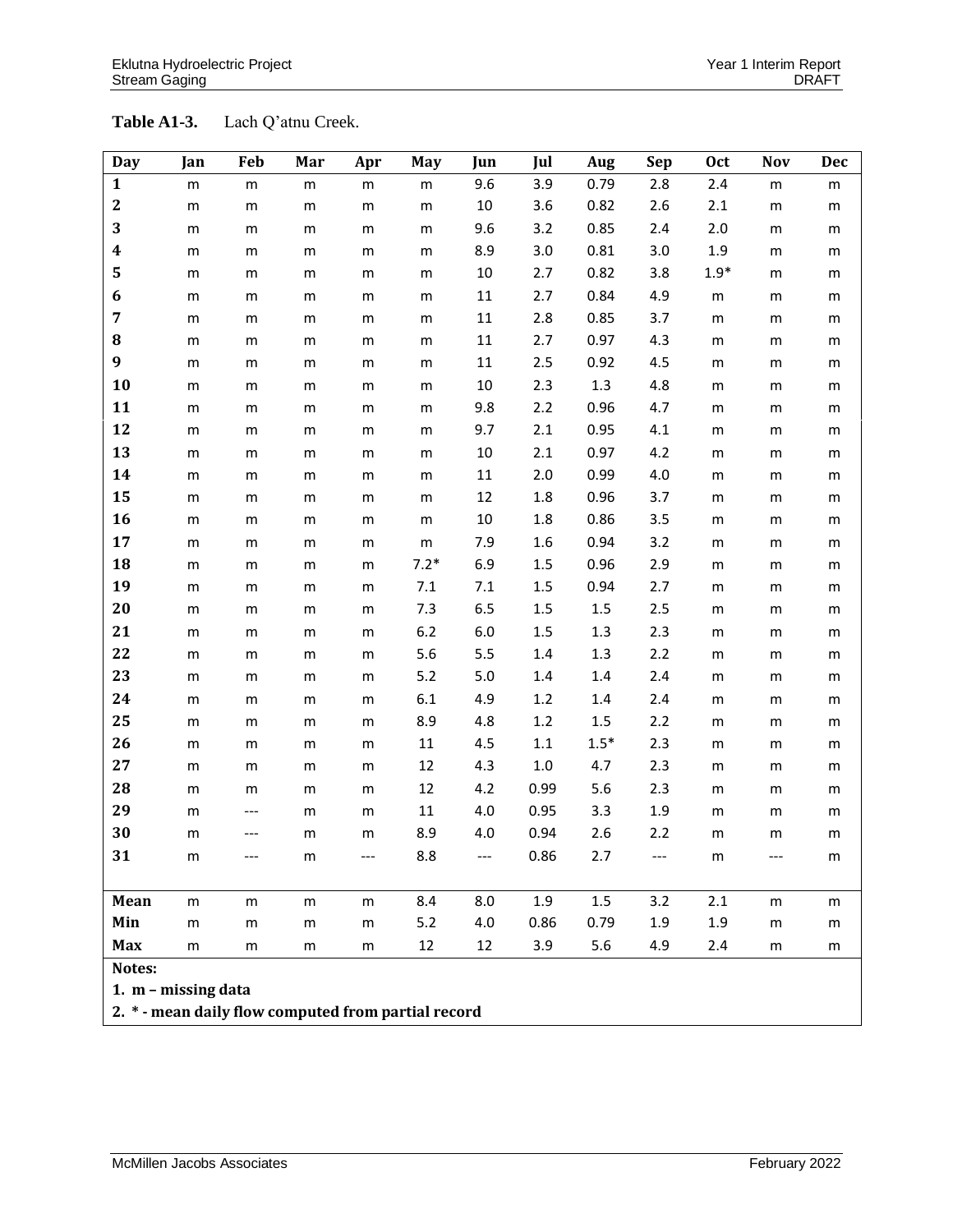## **Appendix B: Station Rating Curves**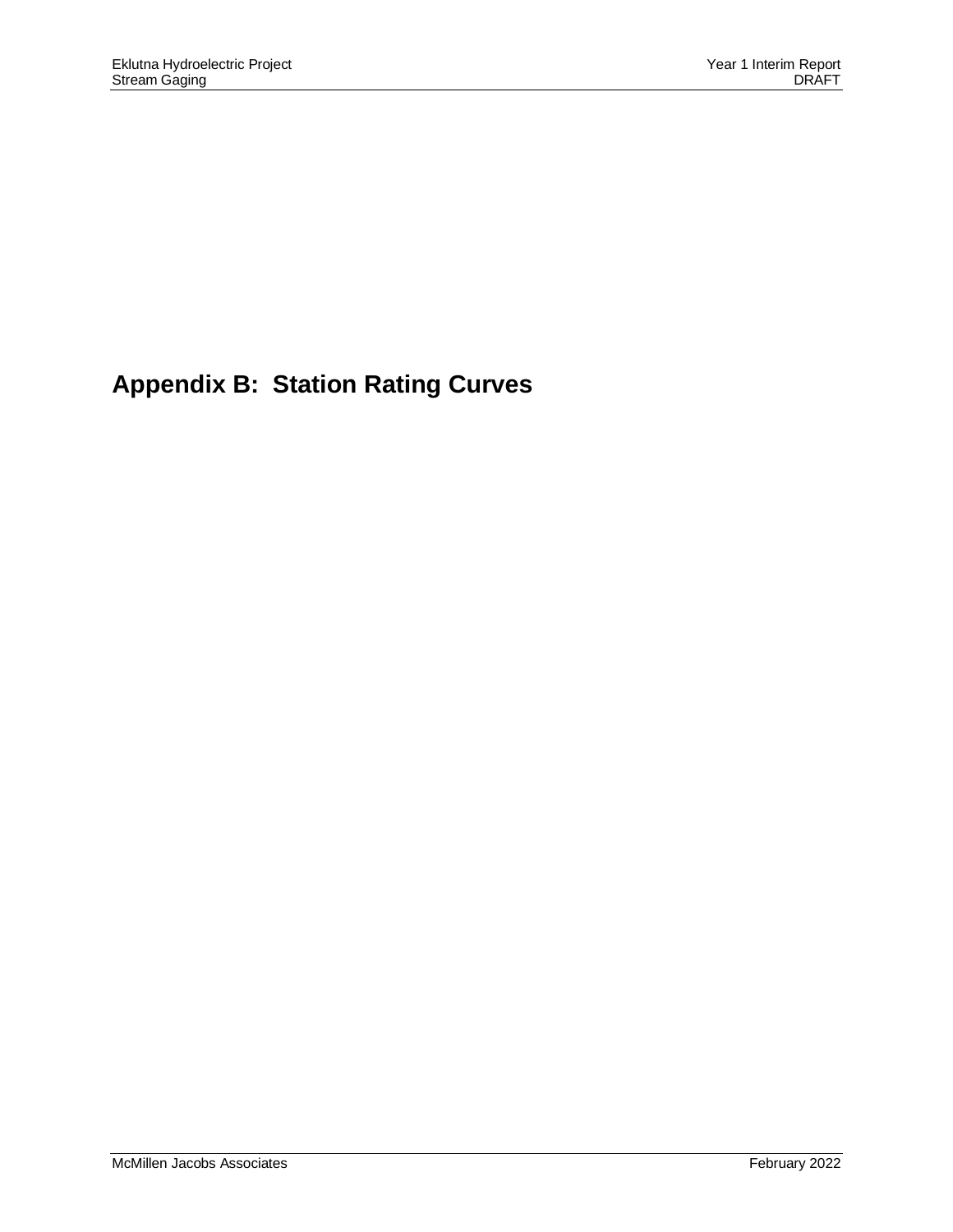

**Figure A2-1.** Eklutna River below Thunderbird Creek (Site 1).



**Figure A2-2.** Eklutna River below Thunderbird Creek (Site 2).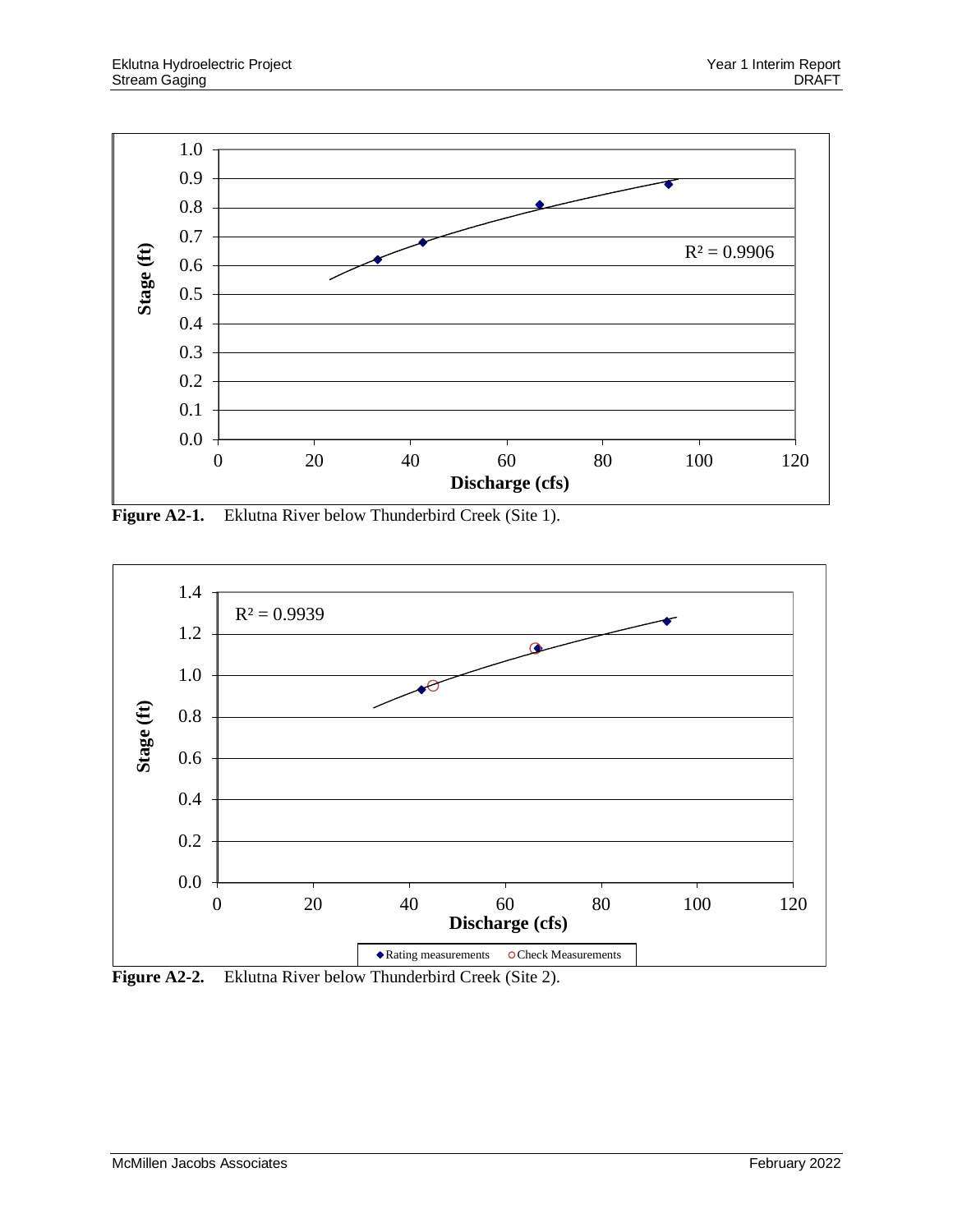

**Figure A2-3.** Eklutna River above Thunderbird Creek, pre-release.



**Figure A2-4.** Eklutna River above Thunderbird Creek, post-release.